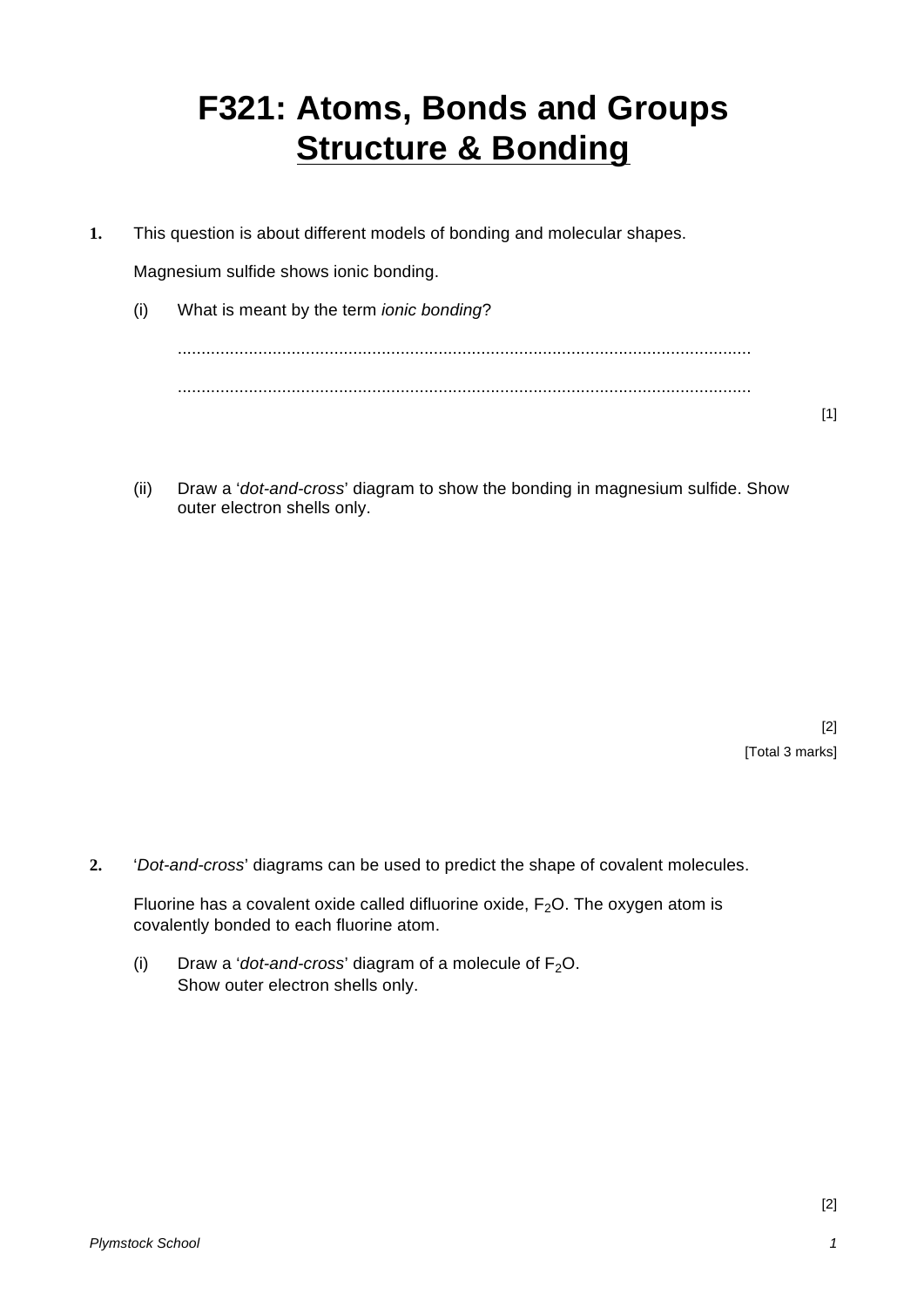Predict the bond angle in an  $F_2O$  molecule. Explain your answer.  $(iii)$ 

[Total 5 marks

- $3.$ Liquid ammonia,  $NH_3$ , and water,  $H_2O$ , both show hydrogen bonding.
	- Draw a labelled diagram to show hydrogen bonding between two molecules of  $(i)$ liquid ammonia.

 $[3]$ 

Water has several anomalous properties as a result of its hydrogen bonding.  $(ii)$ Describe and explain one anomalous property of water which results from hydrogen bonding. 

[Total 5 marks]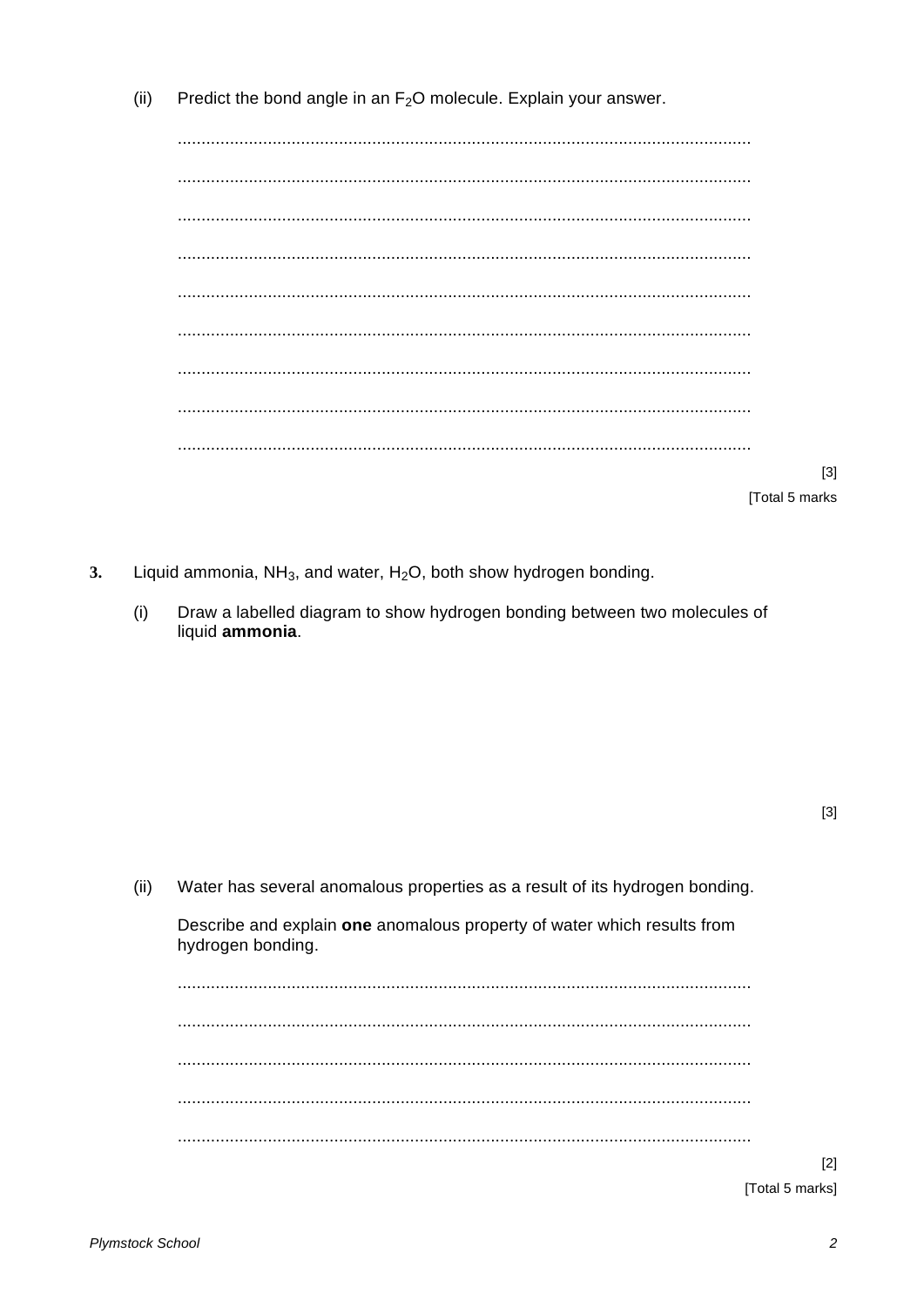The third period of the Periodic Table features the elements magnesium and chlorine.  $\overline{\mathbf{4}}$ . The table below shows the melting points of these elements.

| element   | melting point<br>/ °C |
|-----------|-----------------------|
| magnesium | 650                   |
| chlorine  | $-101$                |

Describe the structure and bonding shown by these elements. Use your answer to explain the difference in melting points.

In your answer, you should use appropriate technical terms spelt correctly.

[Total 6 marks]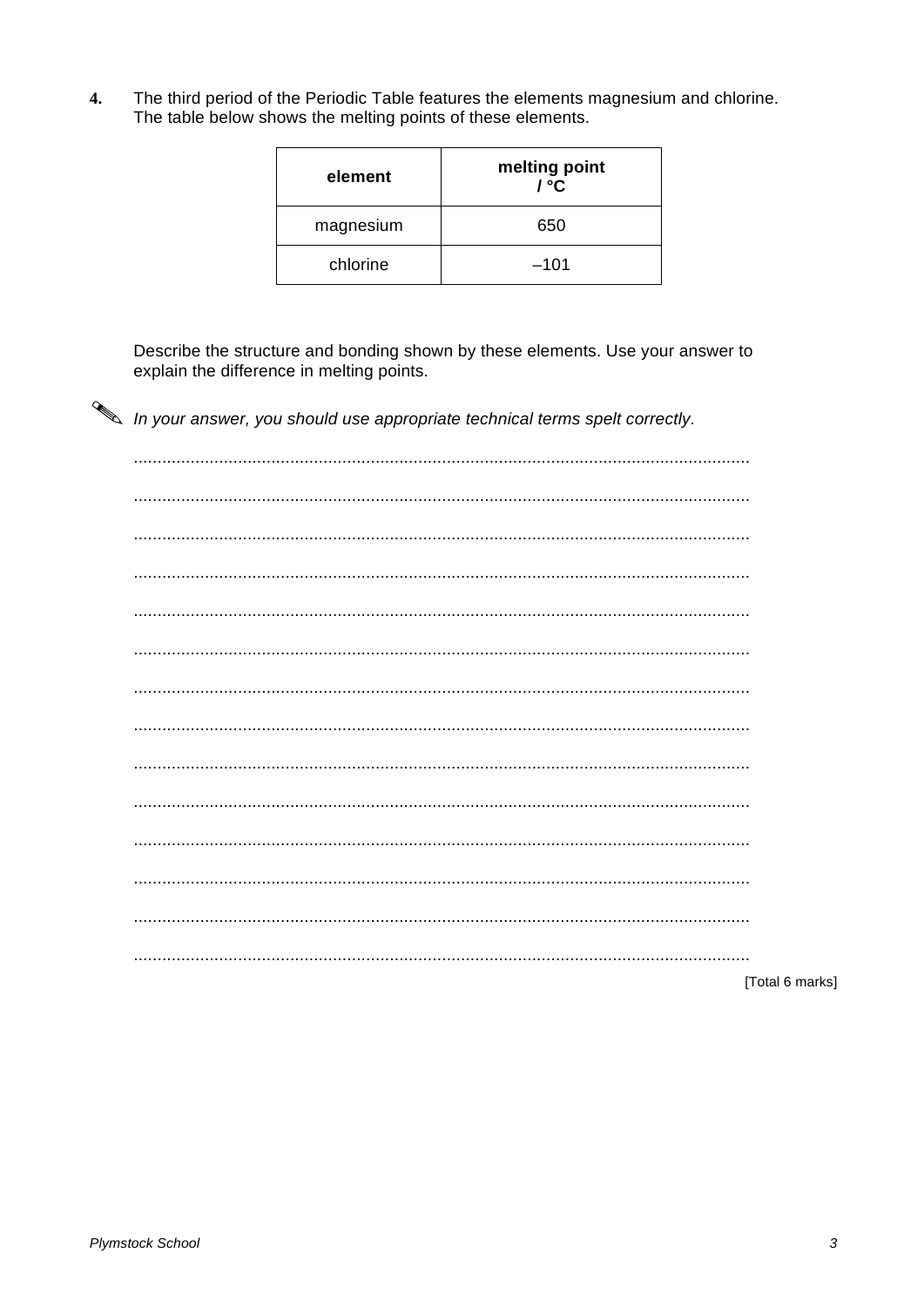5. One form of naturally occurring carbon is graphite.

The table below lists some properties of graphite.

| electrical conductivity | good conductor |  |
|-------------------------|----------------|--|
| hardness                | soft           |  |
| melting point           | very high      |  |

- Describe the bonding and structure in graphite.  $\bullet$
- Explain, in terms of bonding and structure, the properties of graphite shown  $\bullet$ above.

In your answer, you should use appropriate technical terms, spelt correctly.

| [Total 5 marks] |
|-----------------|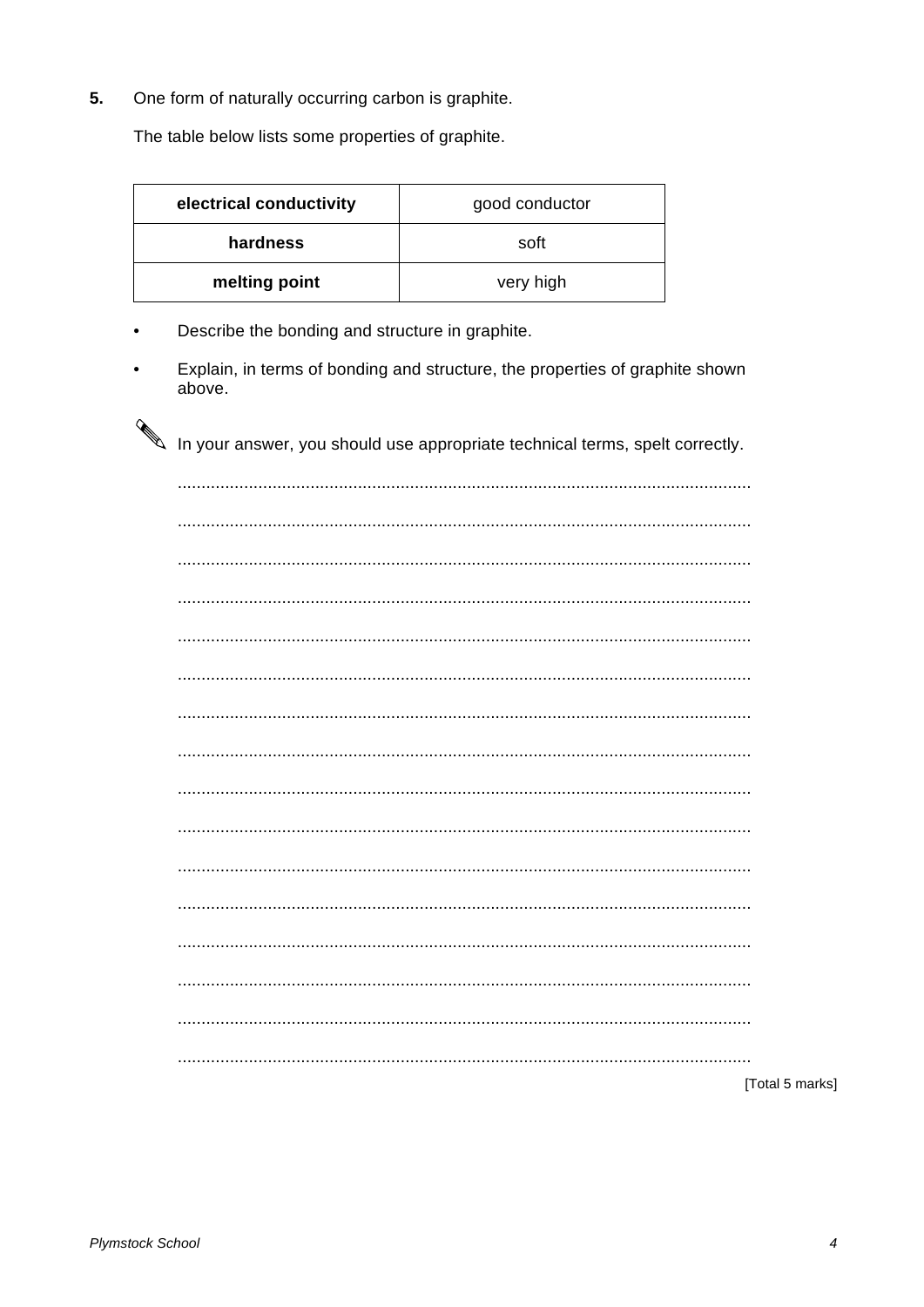6. Chemists have developed models for bonding and structure which are used to explain different properties.

Ammonia, NH<sub>3</sub>, is a covalent compound.

- Explain what is meant by a covalent bond.  $(i)$
- Draw a 'dot-and-cross' diagram to show the bonding in NH3.  $(ii)$

Show outer electrons only.

 $[1]$ 

 $(iii)$ Name the shape of the ammonia molecule.

> Explain, using your 'dot-and-cross' diagram, why ammonia has this shape and has a bond angle of 107°.

| $[3]$           |
|-----------------|
| [Total 5 marks] |

7. Ammonia reacts with hydrogen chloride, HCl, to form ammonium chloride, NH<sub>4</sub>Cl.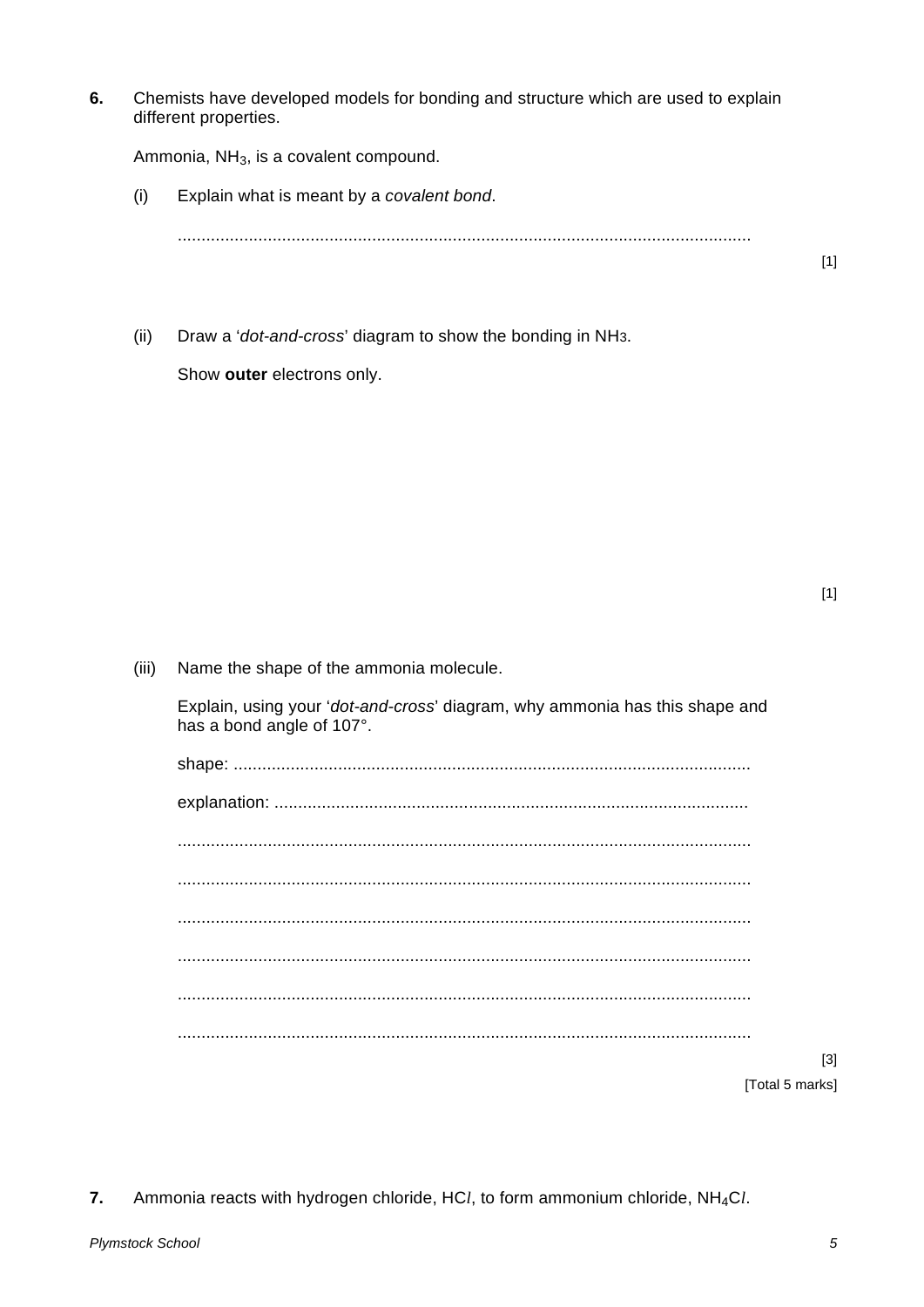$NH_4Cl$  is an ionic compound containing  $NH_4^+$  and  $C\ell^-$  ions.

- (i) Complete the electron configuration of the  $C\Gamma$  ion. 1s<sup>2</sup> ...................................................................................................................
- (ii) Draw a '*dot-and-cross*' diagram to show the bonding in  $NH_4^+$ .

Show **outer** electrons only.

[1]

[1]

(iii) State the shape of, and bond angle in, an  $NH_4^+$  ion.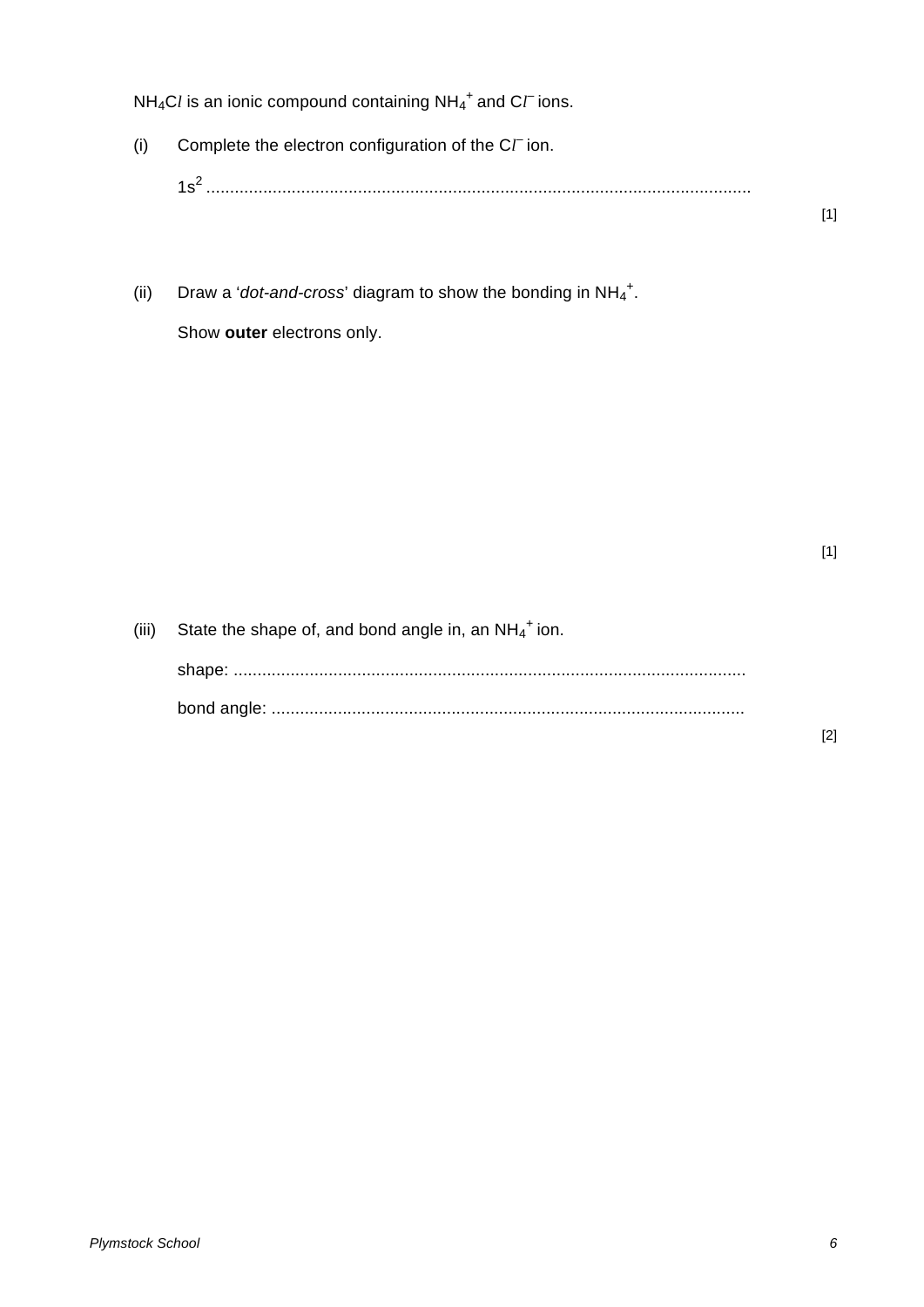A student investigated the conductivity of ammonium chloride.  $(iv)$ 

She noticed that when the ammonium chloride was solid it did not conduct electricity. However, when ammonium chloride was dissolved in water, the resulting solution did conduct electricity.

Explain these observations. 

 $[2]$ [Total 6 marks]

8. This question compares the bonding, structure and properties of sodium and sodium oxide.

Sodium, Na, is a metallic element.

Explain, with the aid of a labelled diagram, what is meant by the term metallic bonding.

[Total 3 marks]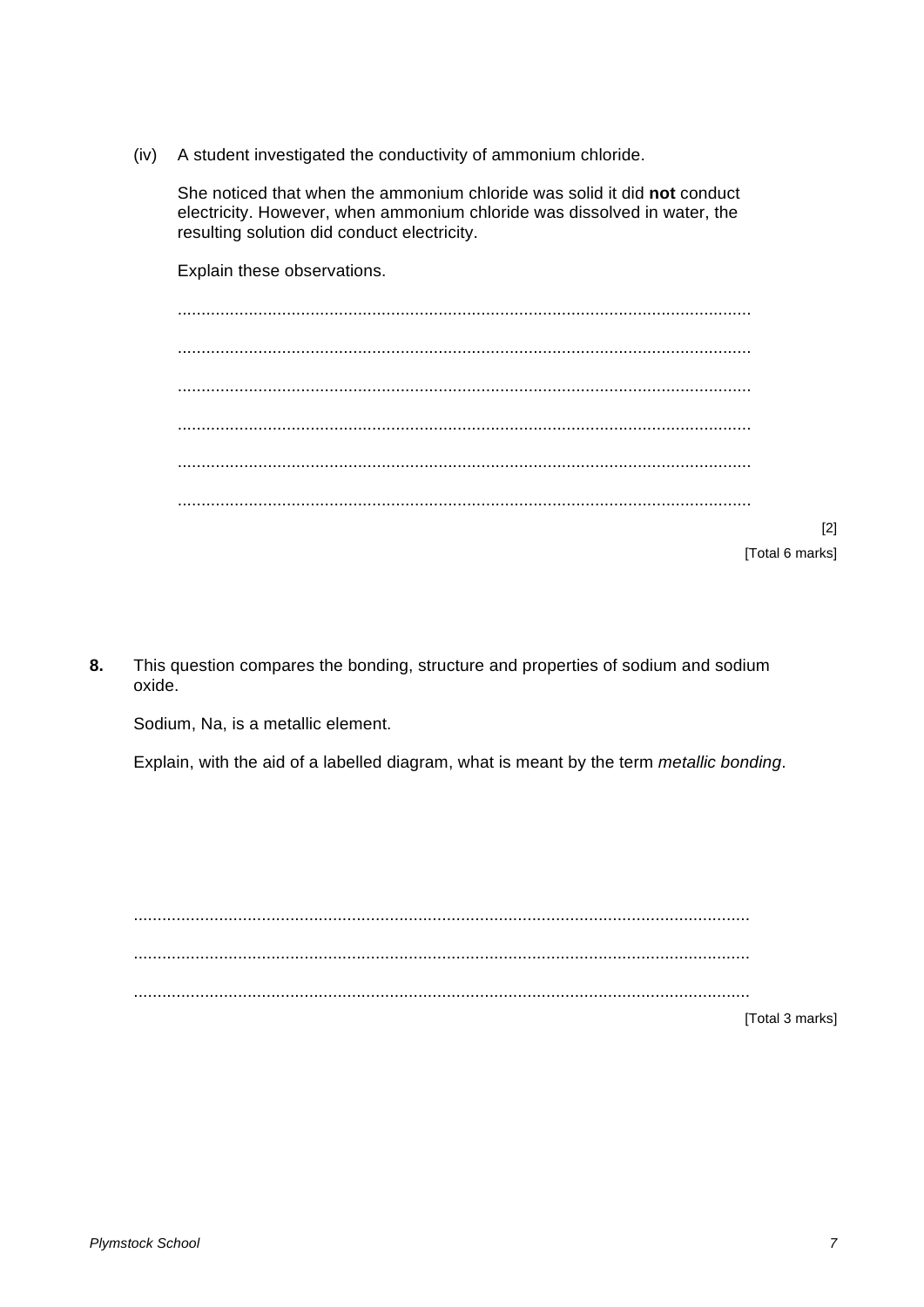- 9. Sodium reacts with oxygen to form sodium oxide, Na<sub>2</sub>O, which is an ionic compound.
	- $(i)$ Write the equation for the reaction of sodium with oxygen to form sodium oxide.
	- $(ii)$ State what is meant by the term ionic bond.
	- $(iii)$ Draw a 'dot-and-cross' diagram to show the bonding in  $Na<sub>2</sub>O$ . Show outer electrons only.

 $[2]$ [Total 4 marks]

 $[1]$ 

 $[1]$ 

 $10.$ Compare and explain the electrical conductivities of sodium and sodium oxide in the solid and liquid states.

[Total 5 marks]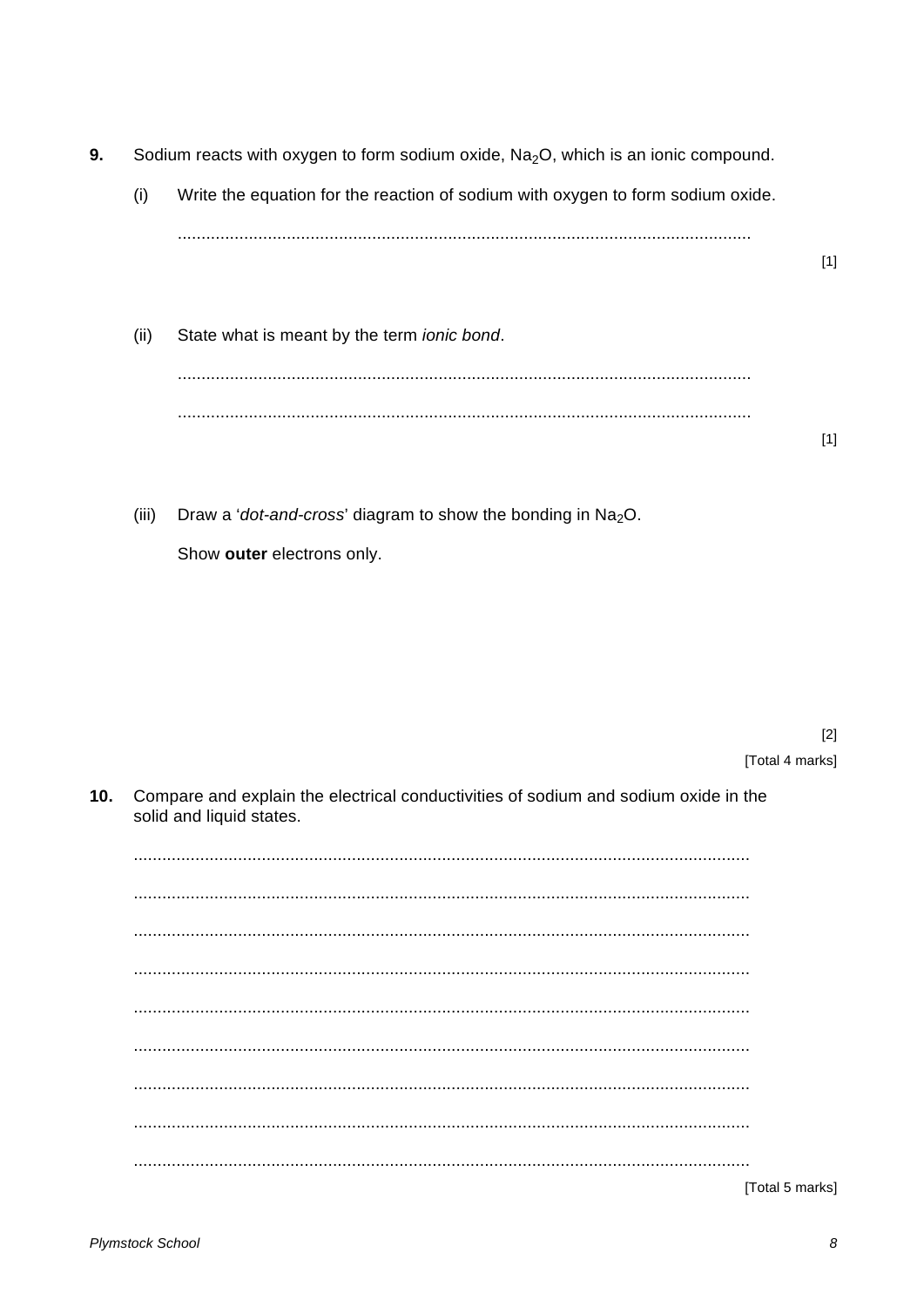The figure below shows the boiling points of four hydrides of Group 6 elements.  $11.$ 



 $(i)$ Explain, with the aid of a diagram, the intermolecular forces in  $H_2O$  that lead to the relatively high boiling point of H<sub>2</sub>O.

Suggest why  $H_2S$  has a much lower boiling point than  $H_2O$ .  $(ii)$ 

[Total 4 marks]

 $[1]$ 

 $[3]$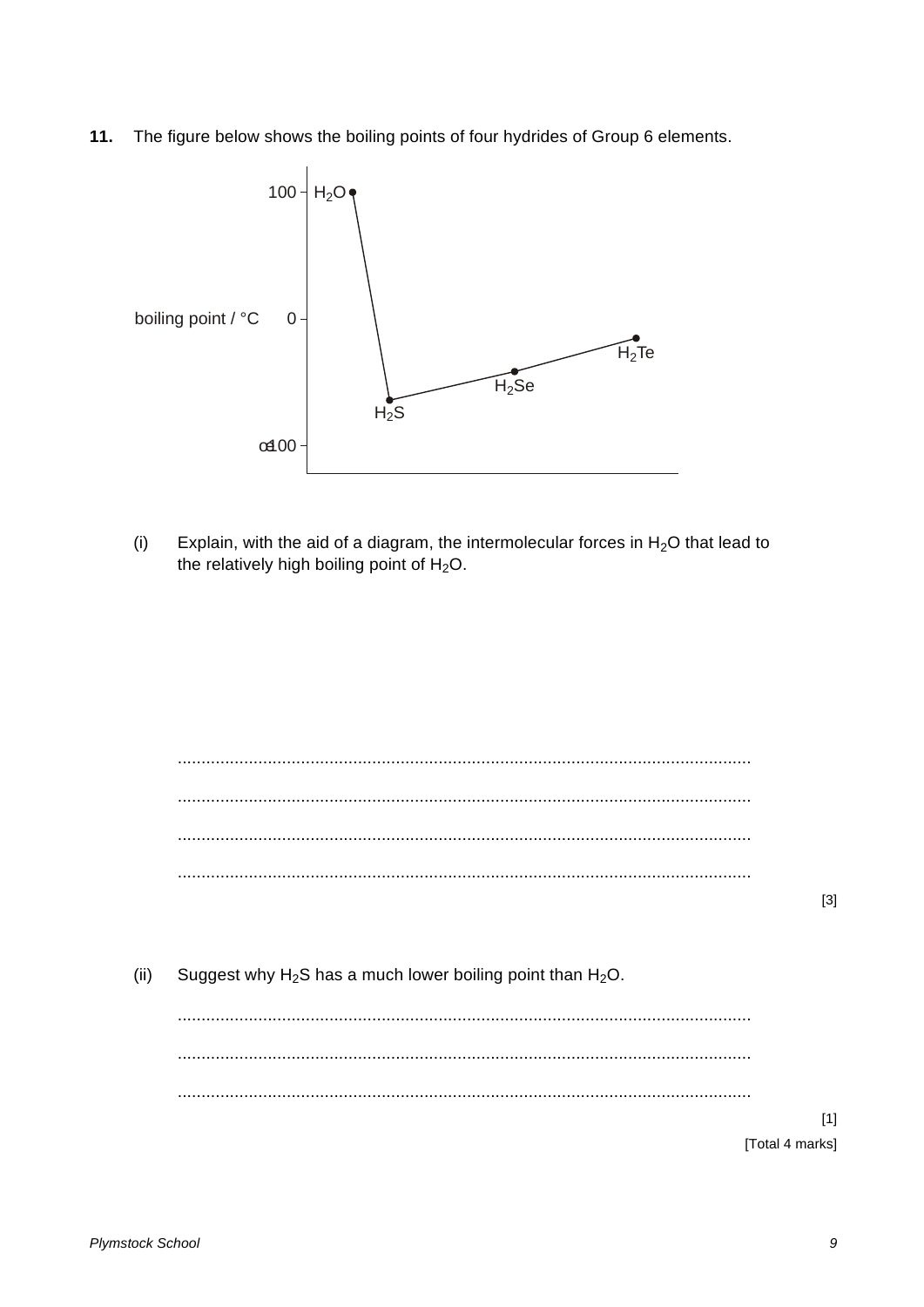- **12.** Chemists have developed models for bonding and structure. These models are used to explain different properties of metals and non-metals.
	- (i) Draw a labelled diagram to show the currently accepted model for *metallic bonding*.

[2]

| (ii) | What feature of this model allows metals to conduct electricity? |  |  |
|------|------------------------------------------------------------------|--|--|
|      |                                                                  |  |  |
|      |                                                                  |  |  |
|      |                                                                  |  |  |
|      | [Total 3 marks]                                                  |  |  |
|      |                                                                  |  |  |

- **13.** The metal magnesium reacts with the non-metal chlorine to form a compound magnesium chloride, MgC*l*2, which has ionic bonding.
	- (i) State what is meant by an *ionic bond*.

......................................................................................................................... .........................................................................................................................

(ii) '*Dot-and-cross*' diagrams are used to model which electrons are present in the ion.

Draw a '*dot-and-cross*' diagram, including outer electron shells only, to show the ions present in magnesium chloride, MgCl<sub>2</sub>.

[1]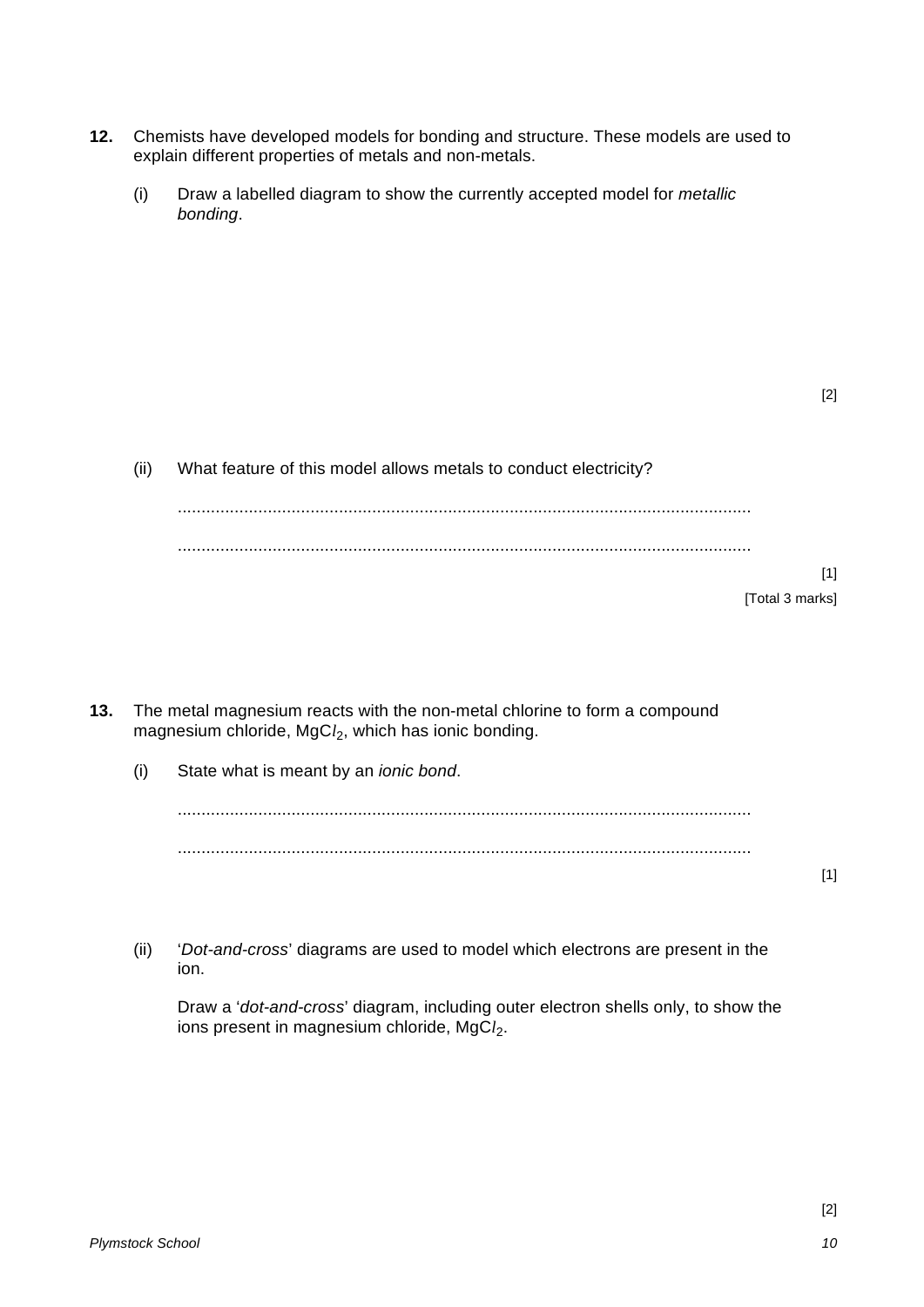$(iii)$ A student finds that solid magnesium chloride and pure water do not conduct electricity. The student dissolved the magnesium chloride in the water and the resulting solution does conduct electricity.

Explain these observations.

 $[3]$ 

[Total 6 marks]

 $14.$ The non-metals chlorine and carbon have very different boiling points. Chlorine is a gas at room temperature but carbon does not boil until well over 4500 °C.

Explain this difference, in terms of bonding and structure.

In your answer, you should use appropriate technical terms, spelled correctly.

[Total 3 marks]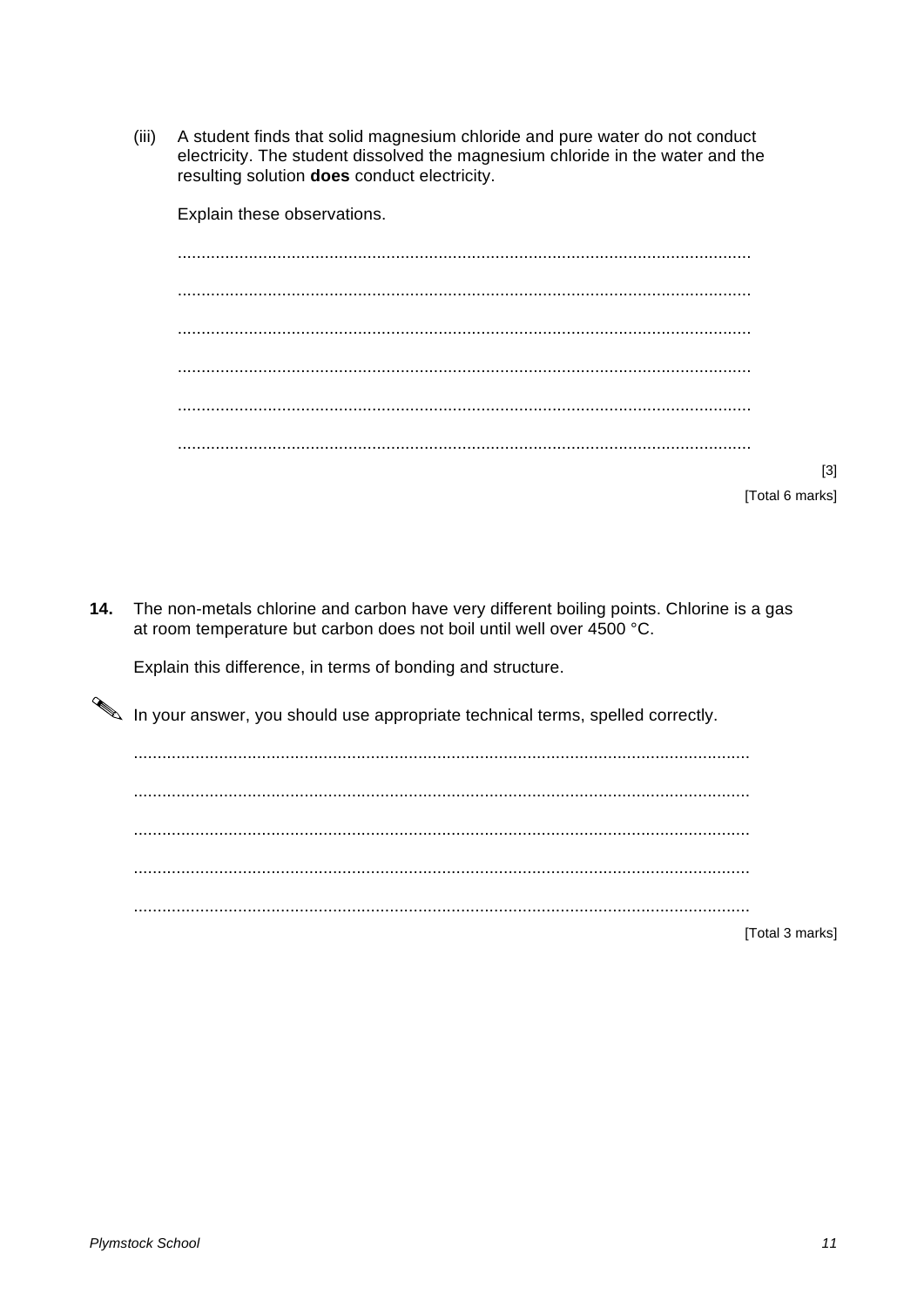**15.** Water, ammonia and sulfur dioxide are simple molecular compounds.

Pairs of electrons in molecules may be present as *bonding pairs* or as *lone pairs*.

(i) Complete the table below for water, ammonia and sulfur dioxide.

| molecule                                                 | H <sub>2</sub> O | NH <sub>3</sub> | SO <sub>2</sub>    |
|----------------------------------------------------------|------------------|-----------------|--------------------|
| number of bonding pairs of<br>electrons                  |                  |                 | (two double bonds) |
| number of lone pairs of<br>electrons around central atom |                  |                 |                    |

[2]

(ii) Use your answers to (i) to help you draw the shape of, and bond angle in, a molecule of  $NH<sub>3</sub>$  and of SO<sub>2</sub>.

| molecule                                 | NH <sub>3</sub> | $\mathrm{SO}_2$ |
|------------------------------------------|-----------------|-----------------|
| shape of<br>molecule with<br>bond angles |                 |                 |

[4] [Total 6 marks]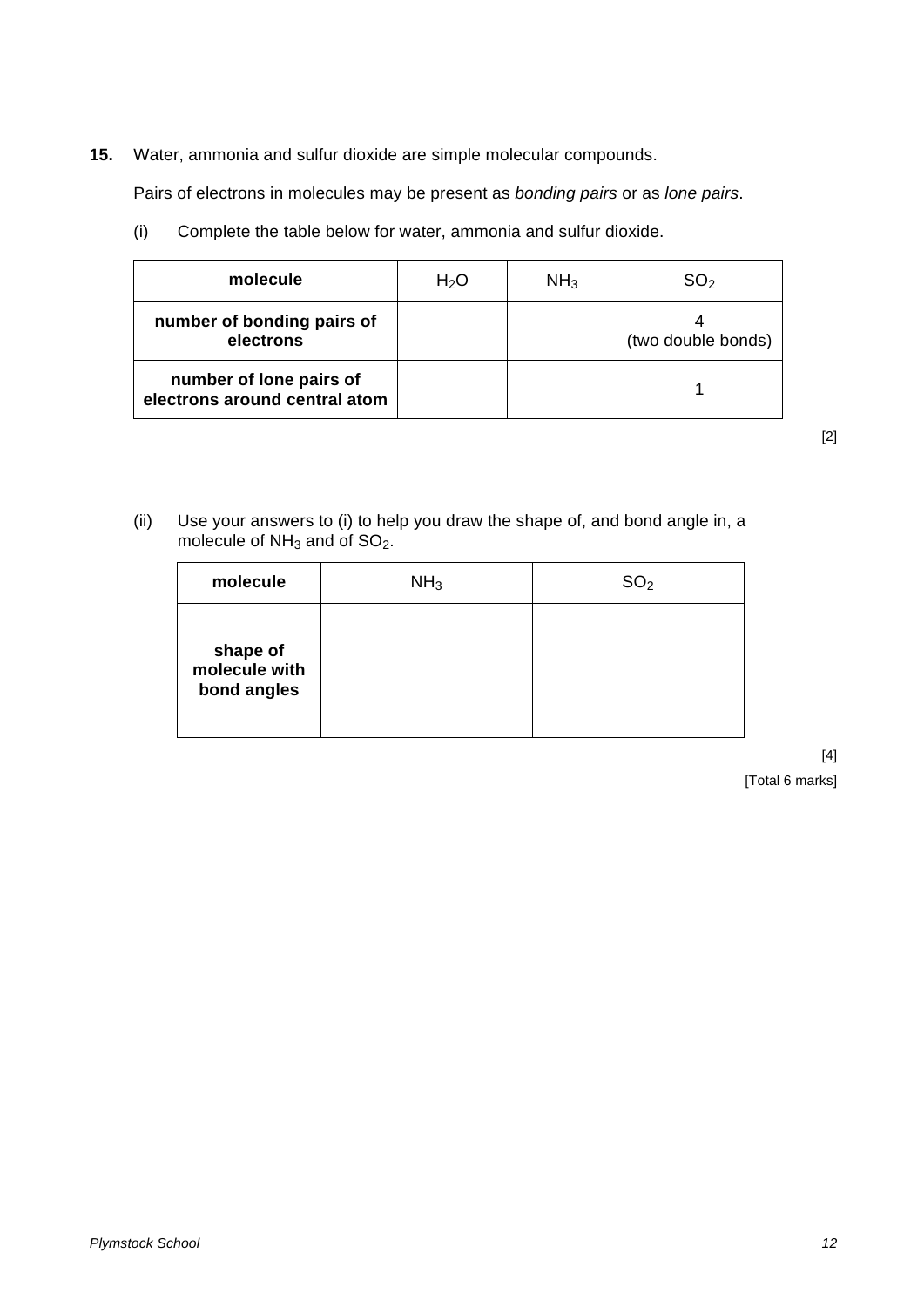16. Water forms hydrogen bonds which influences its properties.

Explain, with a diagram, what is meant by hydrogen bonding and explain two anomalous properties of water resulting from hydrogen bonding.

[Total 6 marks]

The ions present in  $Ca(OH)_2$  are  $Ca^{2+}$  and OH<sup>-</sup>.  $17.$ Complete the electronic configuration of a  $Ca^{2+}$  ion.  $(i)$  $[1]$ 

 $(ii)$ How many moles of ions are in one mole of  $Ca(OH)_2$ ?

 $[1]$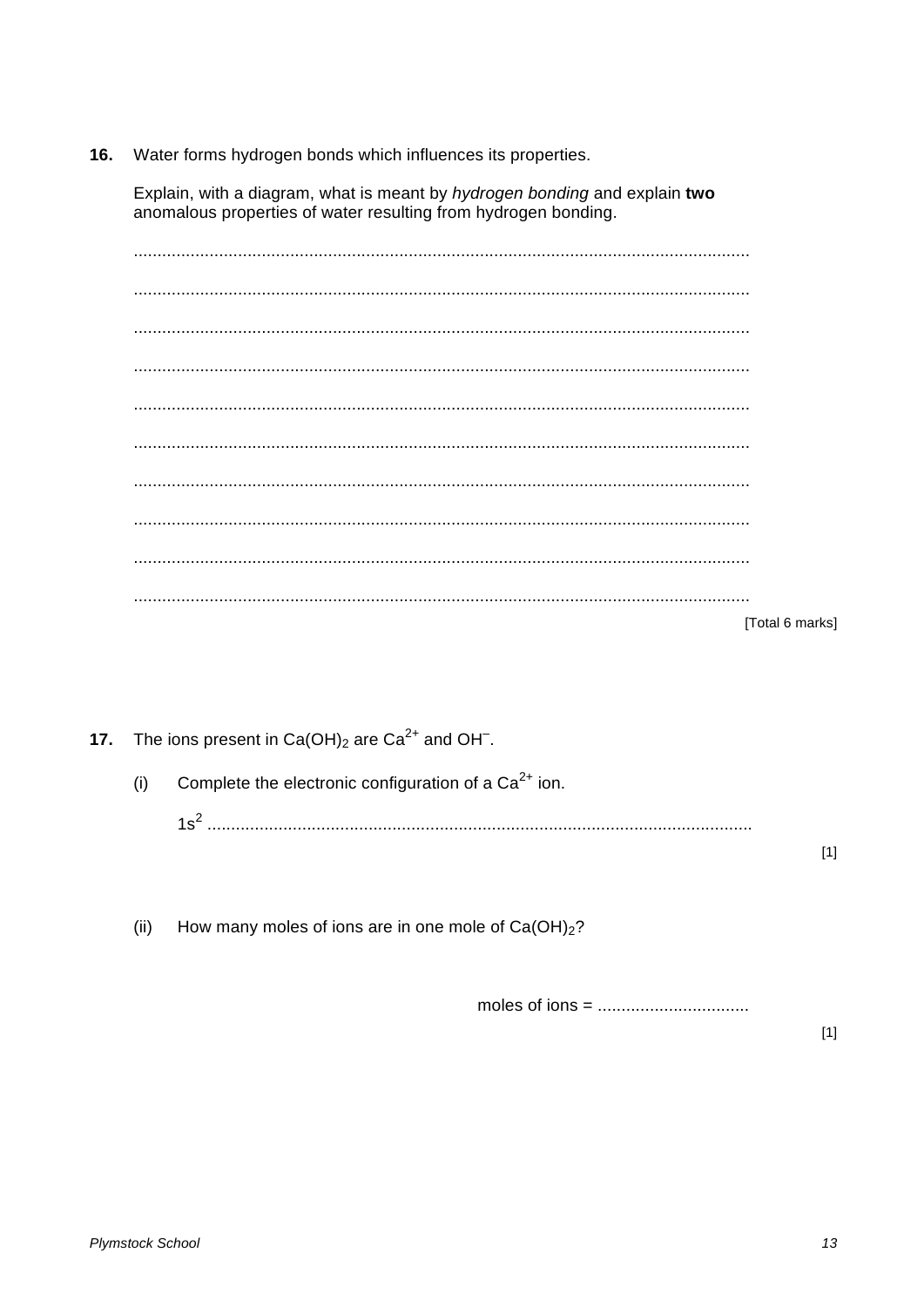(iii) How many moles of electrons are in one mole of OH<sup>-</sup> ions?

moles of electrons =  $\dots$  $\dots$  $\dots$  $\dots$  $\dots$  $\dots$  $\dots$ 

[1]

(iv) Draw a *'dot-and-cross'* diagram of Ca(OH)2. Show outer electron shells only.

[2] [Total 5 marks]

**18.** Although compounds are usually classified as having ionic or covalent bonding, often the bonding is somewhere in between these two extremes.

State what is meant by the terms

(i) *ionic bond*, ......................................................................................................................... ......................................................................................................................... [1] (ii) *covalent bond*. ......................................................................................................................... ......................................................................................................................... [2] [Total 3 marks]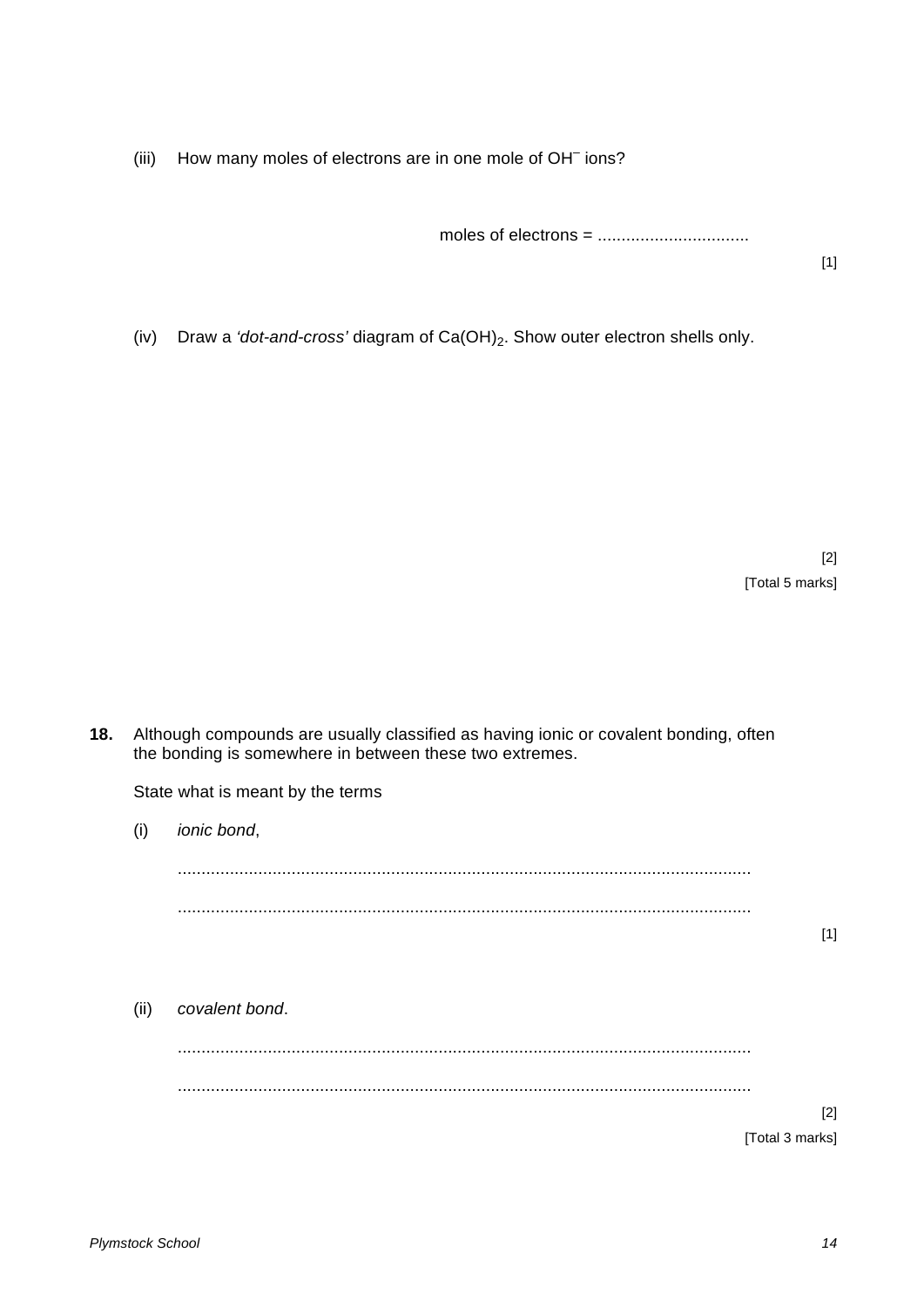**19.** Compounds with covalent bonding often have polar bonds. Polarity can be explained in terms of electronegativity. (i) Explain the term *electronegativity*. ......................................................................................................................... ......................................................................................................................... ......................................................................................................................... [2] (ii) Use a suitable example to show how the presence of a polar bond can be explained in terms of electronegativity. You may find it useful to draw a diagram in your answer. ......................................................................................................................... ......................................................................................................................... ......................................................................................................................... [2]

[Total 4 marks]

**20.** Some polar molecules are able to form hydrogen bonds. Draw a diagram to show an example of hydrogen bonding.

[Total 2 marks]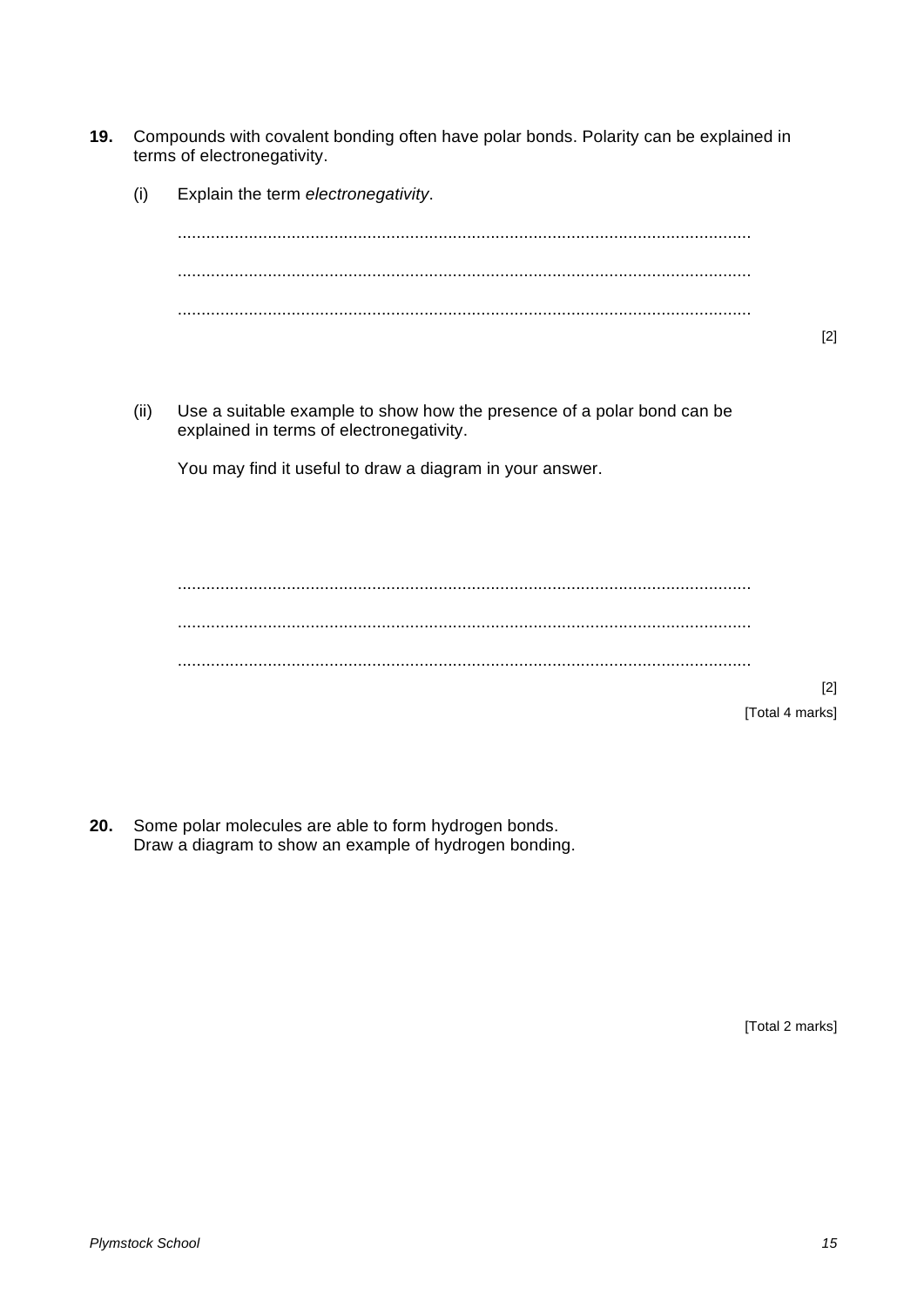**21.** The diagram below shows the variation in the boiling points of elements across Period 3 of the Periodic Table.



- (a) In the table below for the elements Mg, Si and S,
	- complete the structure column using the word *giant* or *simple*.
	- complete the bonding column using the word *metallic*, *ionic* or *covalent*.

| element | structure | bonding |
|---------|-----------|---------|
| Mg      |           |         |
| Si      |           |         |
| S       |           |         |

[3]

(b) Explain why silicon has a much **higher** boiling point than phosphorus.

......................................................................................................................... ......................................................................................................................... ......................................................................................................................... .........................................................................................................................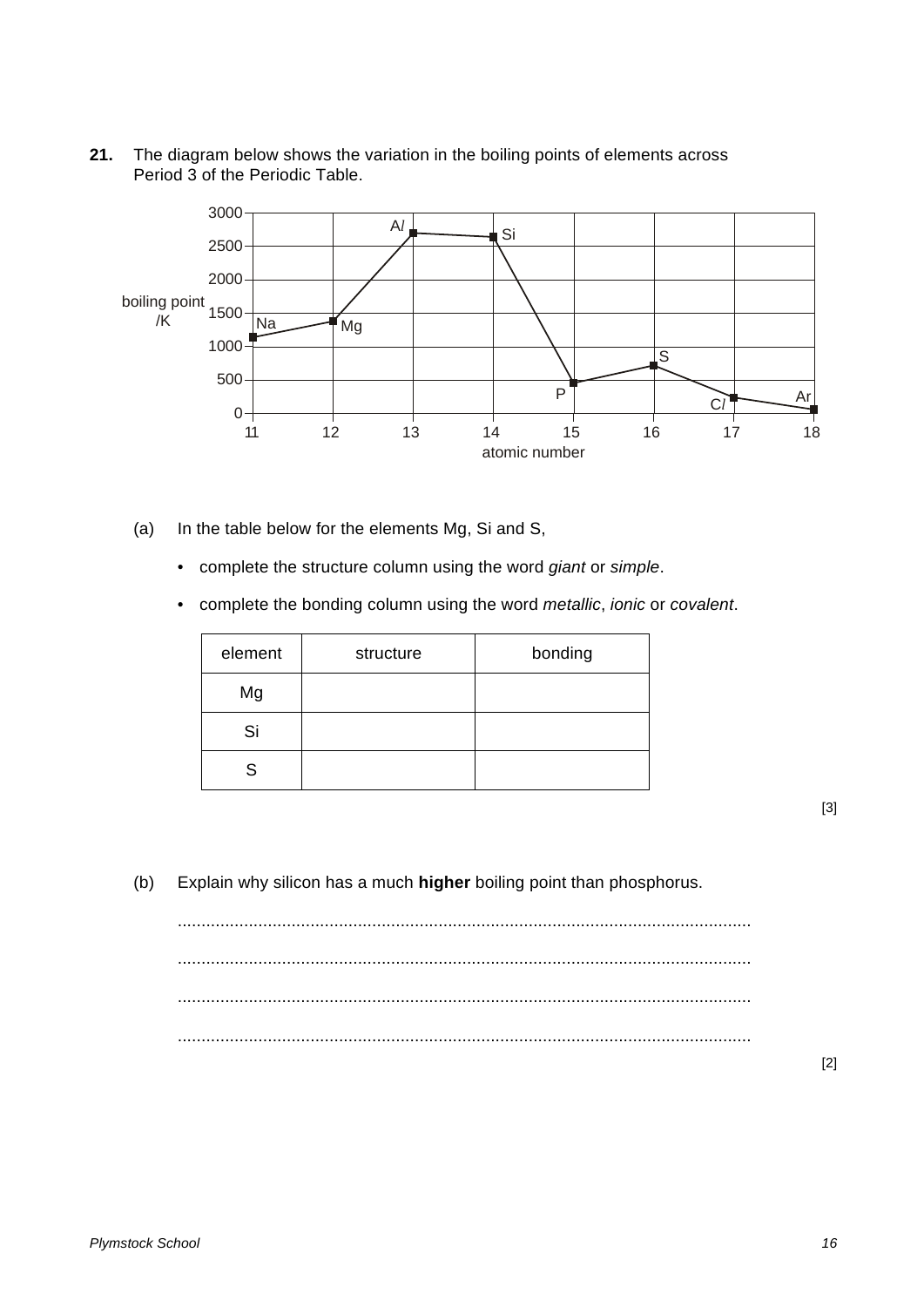(c) Explain why the boiling point **increases** from sodium to aluminium.

......................................................................................................................... ......................................................................................................................... .........................................................................................................................

> [2] [Total 7 marks]

**22.** Sodium reacts with chlorine forming the ionic compound sodium chloride, NaC*l*.

(i) Write an equation, including state symbols, for this reaction.

.........................................................................................................................

[2]

(ii) Describe the structure of sodium chloride in the solid state. You may find it useful to draw a diagram.

......................................................................................................................... .........................................................................................................................

> [2] [Total 4 marks]

**23.** Sodium reacts with oxygen to form sodium oxide, Na<sub>2</sub>O.

Draw a '*dot-and-cross*' diagram for Na<sub>2</sub>O. Show outer electrons only.

[Total 2 marks]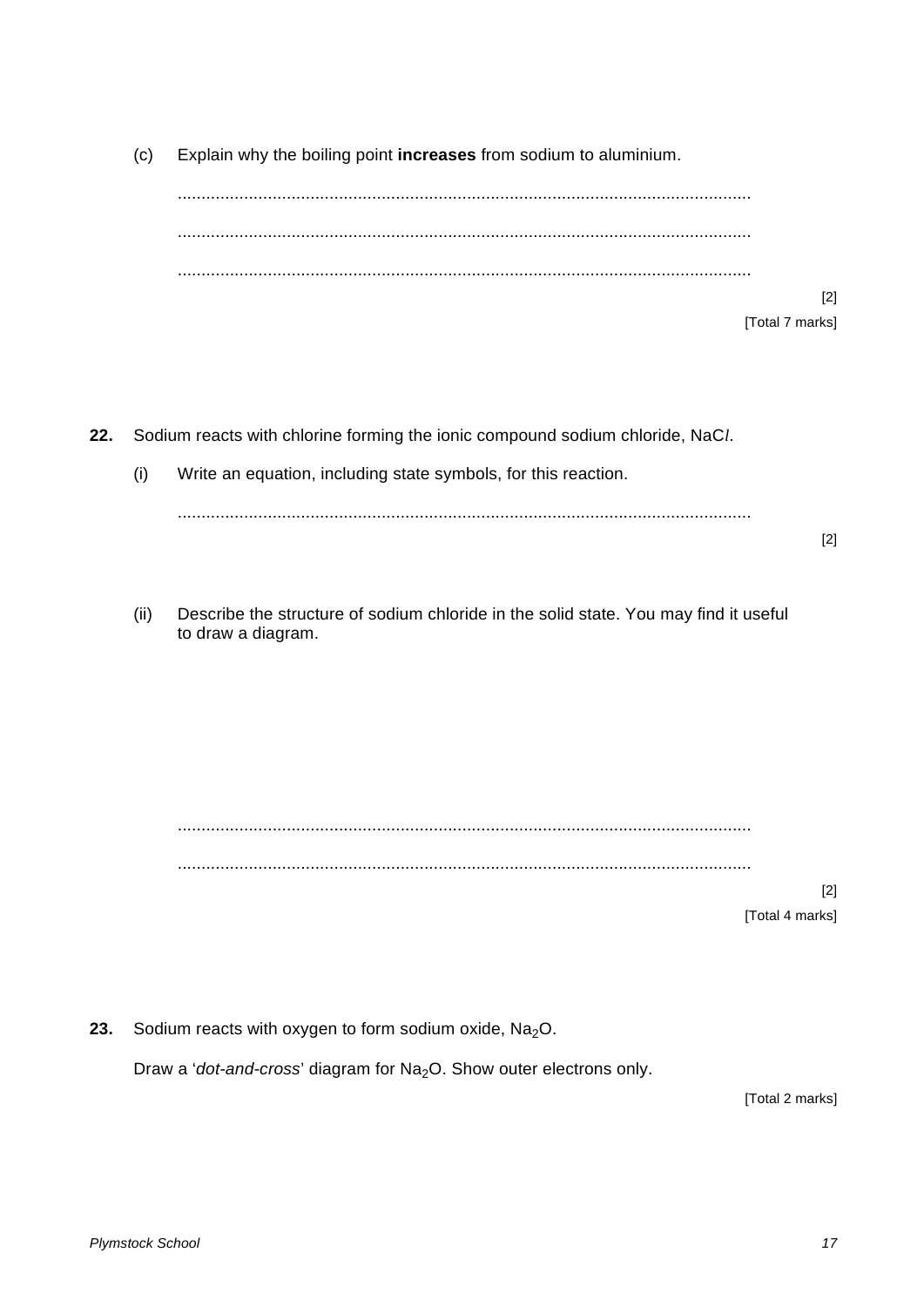**24.** Sodium reacts with excess oxygen to form sodium peroxide, Na<sub>2</sub>O<sub>2</sub>.

 $Na<sub>2</sub>O<sub>2</sub>$  is used in laundry bleaches. When added to water a reaction takes place forming an alkaline solution and hydrogen peroxide,  $H_2O_2$ .

- (i) Construct a balanced equation for the formation of sodium peroxide from sodium. ......................................................................................................................... [1]
- (ii) Construct a balanced equation for the reaction of sodium peroxide with water. .........................................................................................................................
- (iii) Draw a 'dot-and-cross' diagram for a molecule of  $H_2O_2$ . Show outer electrons only.

[2] [Total 4 marks]

[1]

- **25.** In water treatment plants, care must be taken as chlorine can react with nitrogen compounds to form the highly explosive compound, nitrogen trichloride, NC*l*3. Molecules of NCl<sub>3</sub> have a bond angle of 107°.
	- (i) Name the shape of an NC*l*<sup>3</sup> molecule.

.........................................................................................................................

[1]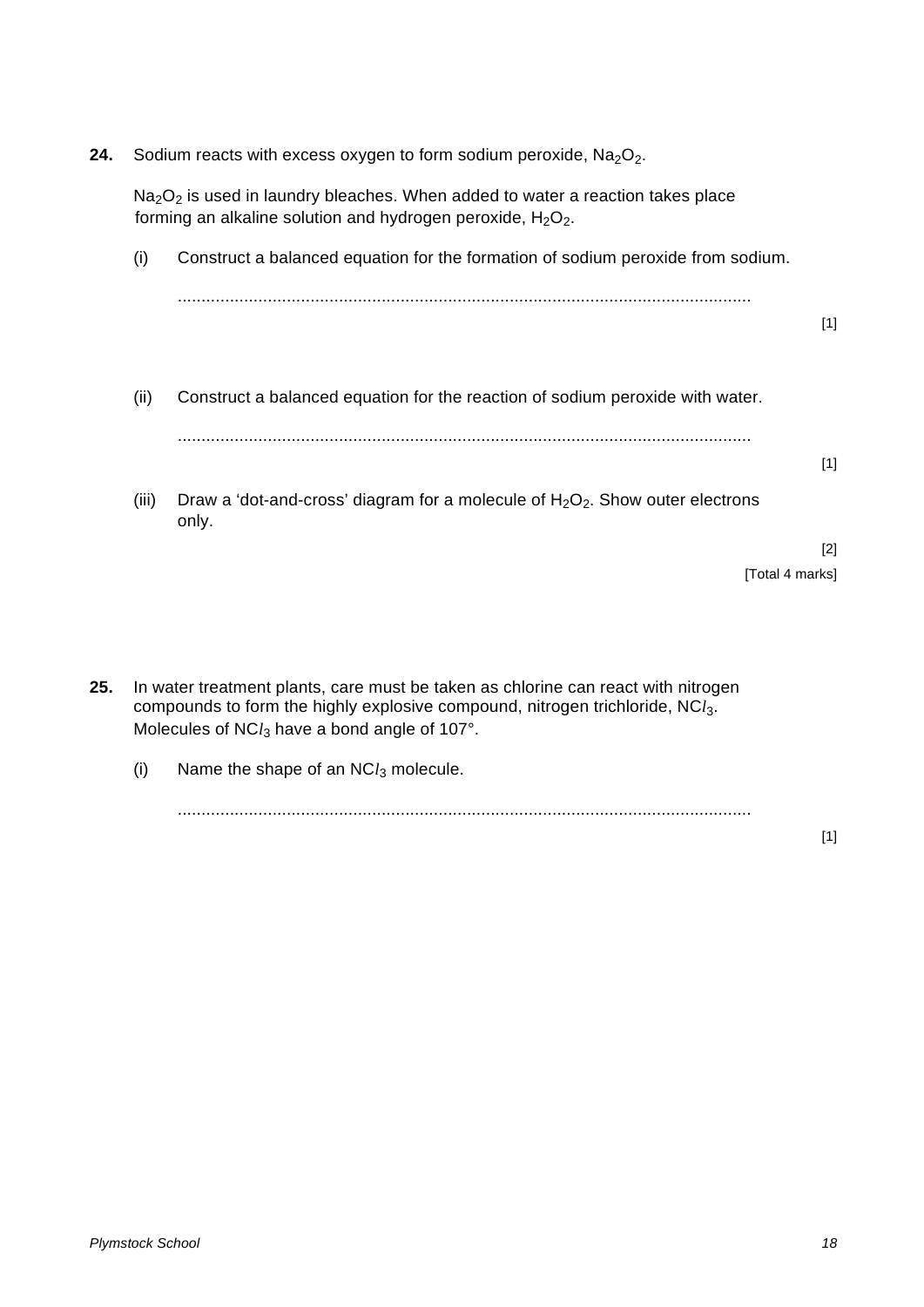$(ii)$ Explain why a molecule of NC $l_3$  has this shape and a bond angle of 107°.

 $[3]$ [Total 4 marks]

Sulphuric acid was added to aqueous barium hydroxide until the solution was just 26. neutralised, forming the insoluble salt, BaSO<sub>4</sub>, and water.

 $Ba(OH)<sub>2</sub>(aq) + H<sub>2</sub>SO<sub>4</sub>(aq) \rightarrow BaSO<sub>4</sub>(s) + 2H<sub>2</sub>O(l)$ 

The electrical conductivity of the solution steadily decreased as the sulphuric acid was added.

Explain why the electrical conductivity decreased.

[Total 2 marks]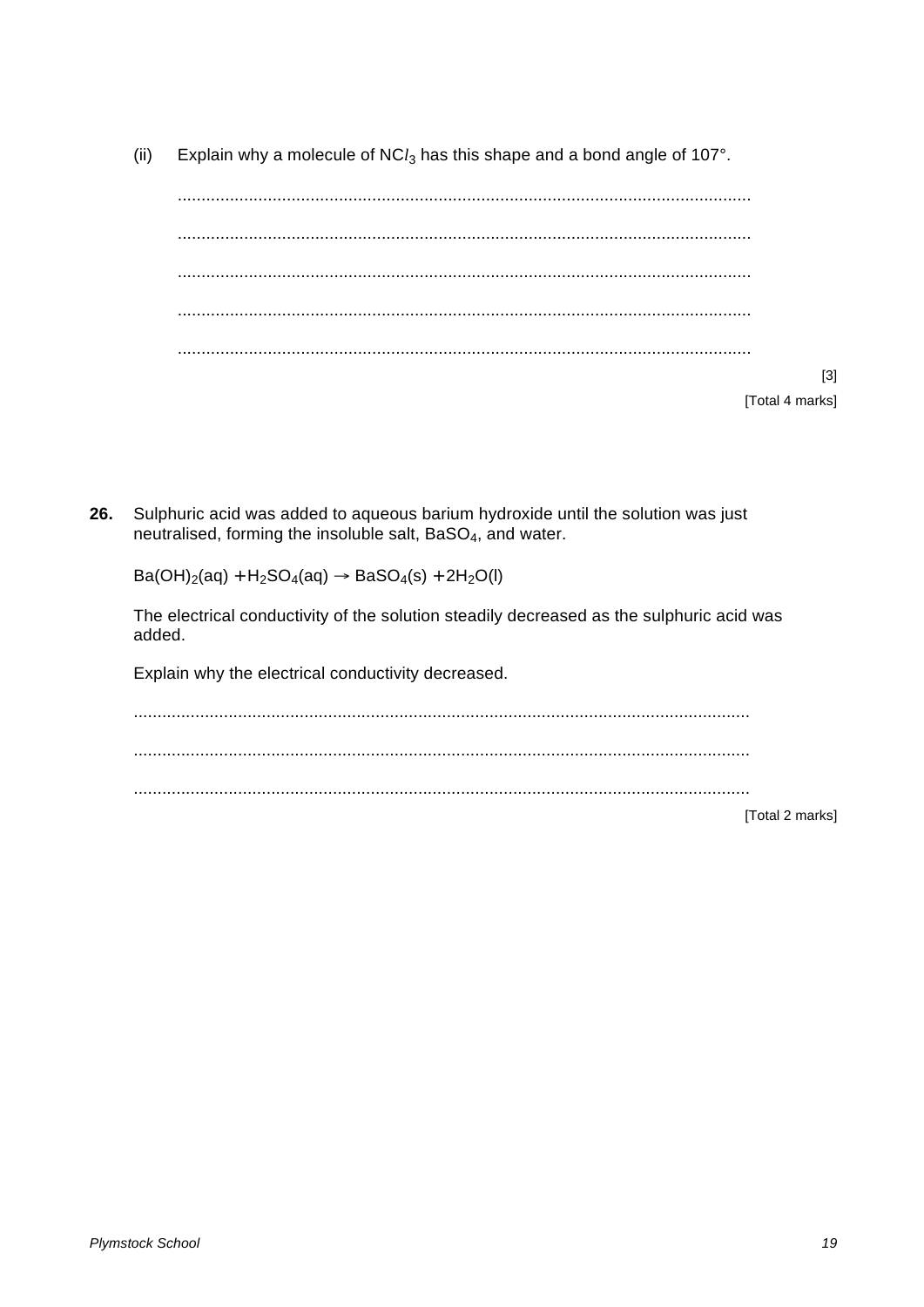**27.** In this question, one mark is available for the quality of spelling, punctuation and grammar.

Many physical properties can be explained in terms of bonding and structure. The table below shows the structures and some properties of sodium chloride and graphite in the solid state.

| substance                           | sodium chloride | graphite  |  |
|-------------------------------------|-----------------|-----------|--|
| structure                           |                 |           |  |
| electrical<br>conductivity of solid | poor            | good      |  |
| melting and boiling<br>point        | high            | high      |  |
| solubility in water                 | good            | insoluble |  |

Explain these properties in terms of bonding and structure.

[7] Quality of Written Communication [1] [Total 8 marks]

**28.** Magnesium has a giant metallic structure held together by metallic bonding.

- (i) Draw a **labelled** diagram to show metallic bonding.
- (ii) Use your diagram to explain how magnesium conducts electricity.

......................................................................................................................... .........................................................................................................................

.........................................................................................................................

[1] [Total 3 marks]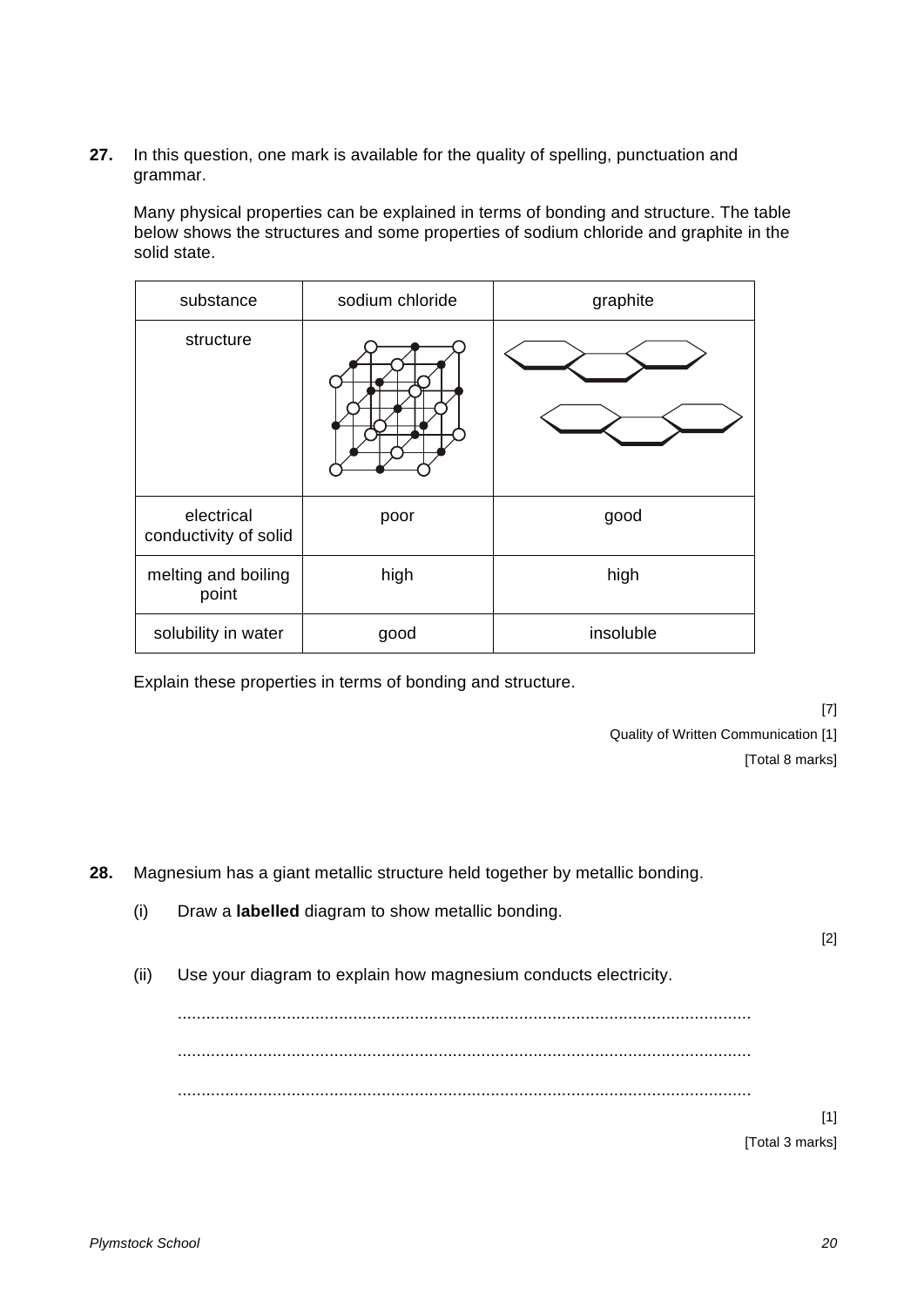**29.** Magnesium reacts with oxygen to form magnesium oxide.

 $2Mg(s) + O_2(g) \rightarrow 2MgO(s)$ 

(i) Use oxidation numbers to show that oxygen has been reduced in its reaction with magnesium.

......................................................................................................................... ......................................................................................................................... .........................................................................................................................

- [2]
- (ii) Draw a '*dot-and-cross*' diagram to show the arrangement of electrons in magnesium oxide. Show outer electron shells only and include any charges.

[2] [Total 4 marks]

**30.** This question is about the simple molecular compounds water, ammonia and sulphur dioxide.

Pairs of electrons in molecules may be present as *bonding pairs* or as *lone pairs*.

(i) Complete the table below for water, ammonia and sulphur dioxide.

| molecule                                                    | $H_2O$ | NH <sub>3</sub> | SO2              |
|-------------------------------------------------------------|--------|-----------------|------------------|
| number of bonding pairs of<br>electrons                     |        |                 | (2 double bonds) |
| number of lone pairs of<br>electrons<br>around central atom |        |                 |                  |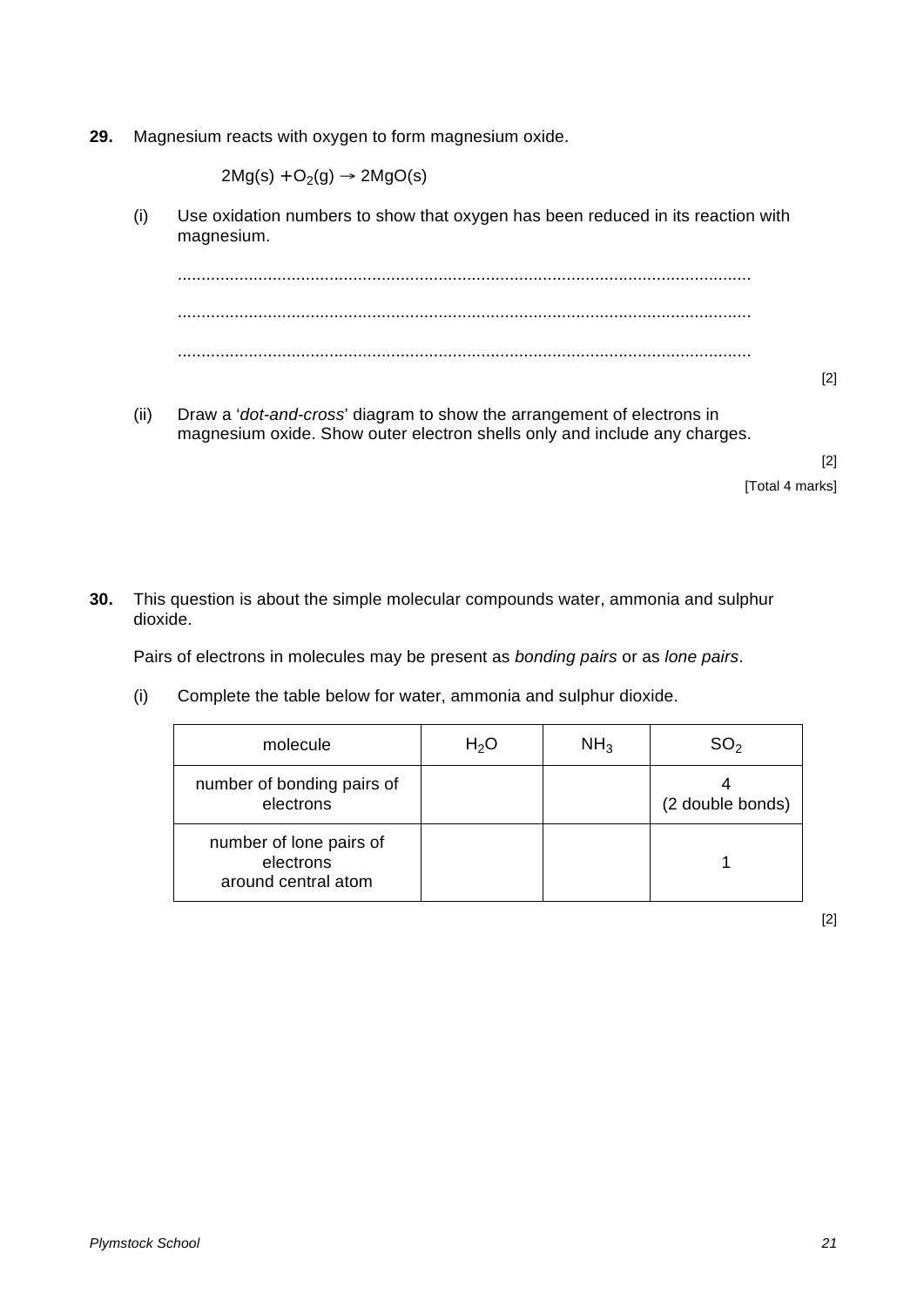(ii) Use your answers to (a)(i) to help you draw the shape of a molecule of  $NH_3$  and of SO2. Clearly show values of the bond angles in your diagrams.

| molecule                                 | NH <sub>3</sub> | SO <sub>2</sub> |
|------------------------------------------|-----------------|-----------------|
| shape of<br>molecule with<br>bond angles |                 |                 |

[4] [Total 6 marks]

- **31.** The O–H bonds in water and the N–H bonds in ammonia have dipoles.
	- (i) Why do these bonds have dipoles?

[1]

(ii) Molecules of  $NH<sub>3</sub>$  are able to form hydrogen bonds. Draw a diagram to show the hydrogen bonding in ammonia. Include any relevant lone pairs and dipoles.

[2]

[Total 3 marks]

**32.** Describe and explain the density of ice compared with water.

.................................................................................................................................. .................................................................................................................................. .................................................................................................................................. .................................................................................................................................. .................................................................................................................................. [Total 2 marks]

**33.** Antimony is in Group 5 of the Periodic Table. It forms a compound with hydrogen that has the formula  $SbH_3$ .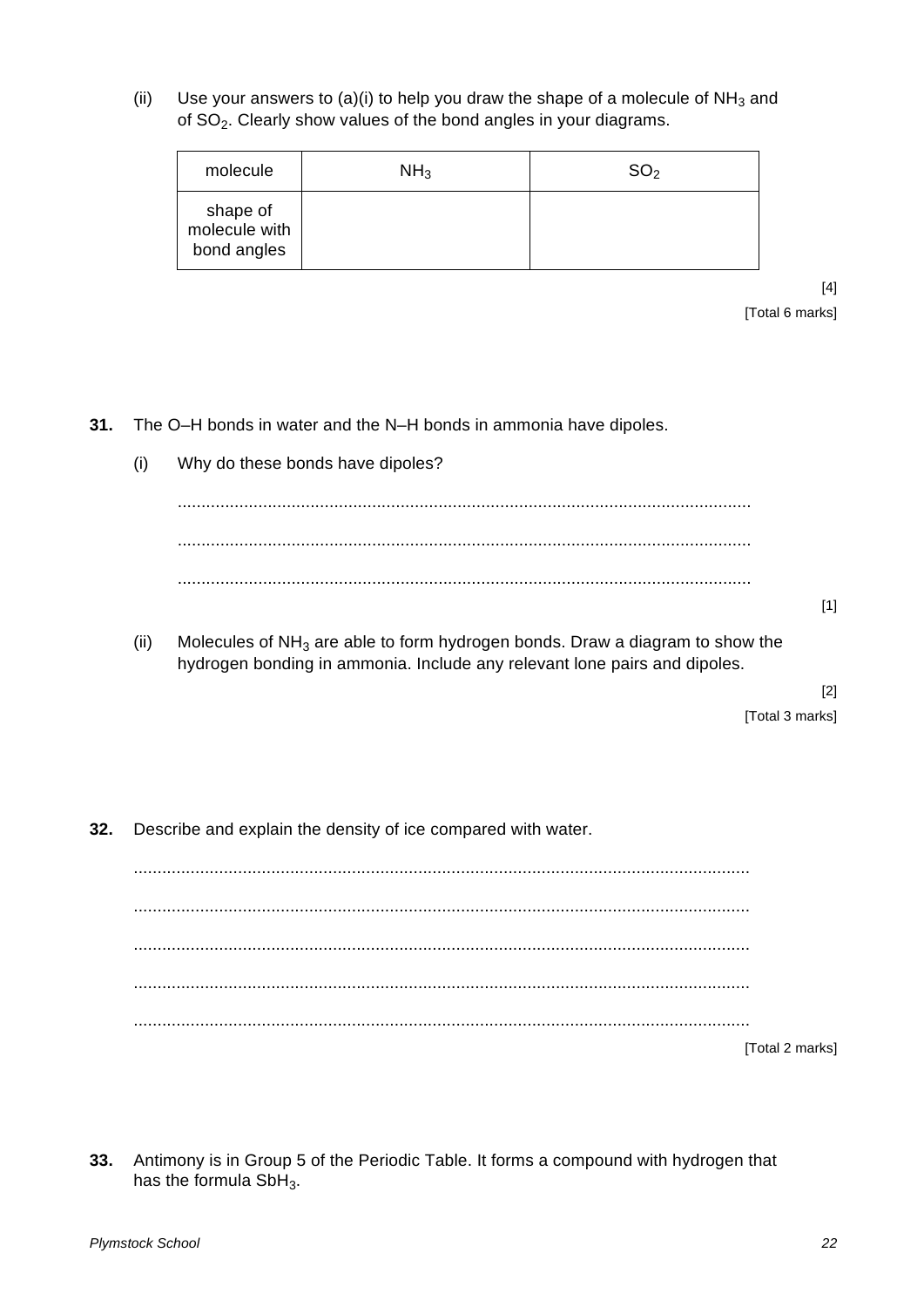| (i)  | Predict the bond angle in SbH <sub>3</sub> .           |       |
|------|--------------------------------------------------------|-------|
|      | .                                                      |       |
|      |                                                        | $[1]$ |
|      |                                                        |       |
| (ii) | Explain why a molecule of $SbH_3$ has this bond angle. |       |
|      |                                                        |       |
|      |                                                        |       |
|      |                                                        |       |
|      |                                                        |       |
|      |                                                        | $[2]$ |
|      | [Total 3 marks]                                        |       |

34. Limestone contains the ionic compound, CaCO<sub>3</sub>. Limestone decomposes when it is heated strongly, forming an ionic compound, CaO and a covalent compound, CO<sub>2</sub>.

 $CaCO<sub>3</sub>(s) \rightarrow CaO(s) + CO<sub>2</sub>(g)$ 

 $(a)$ State what is meant by ionic bonding.

Draw 'dot and cross' diagrams to show the bonding in CaO and CO<sub>2</sub>. Show outer  $(b)$ electron shells only.

| CaO | CO <sub>2</sub> |
|-----|-----------------|
|     |                 |

 $[3]$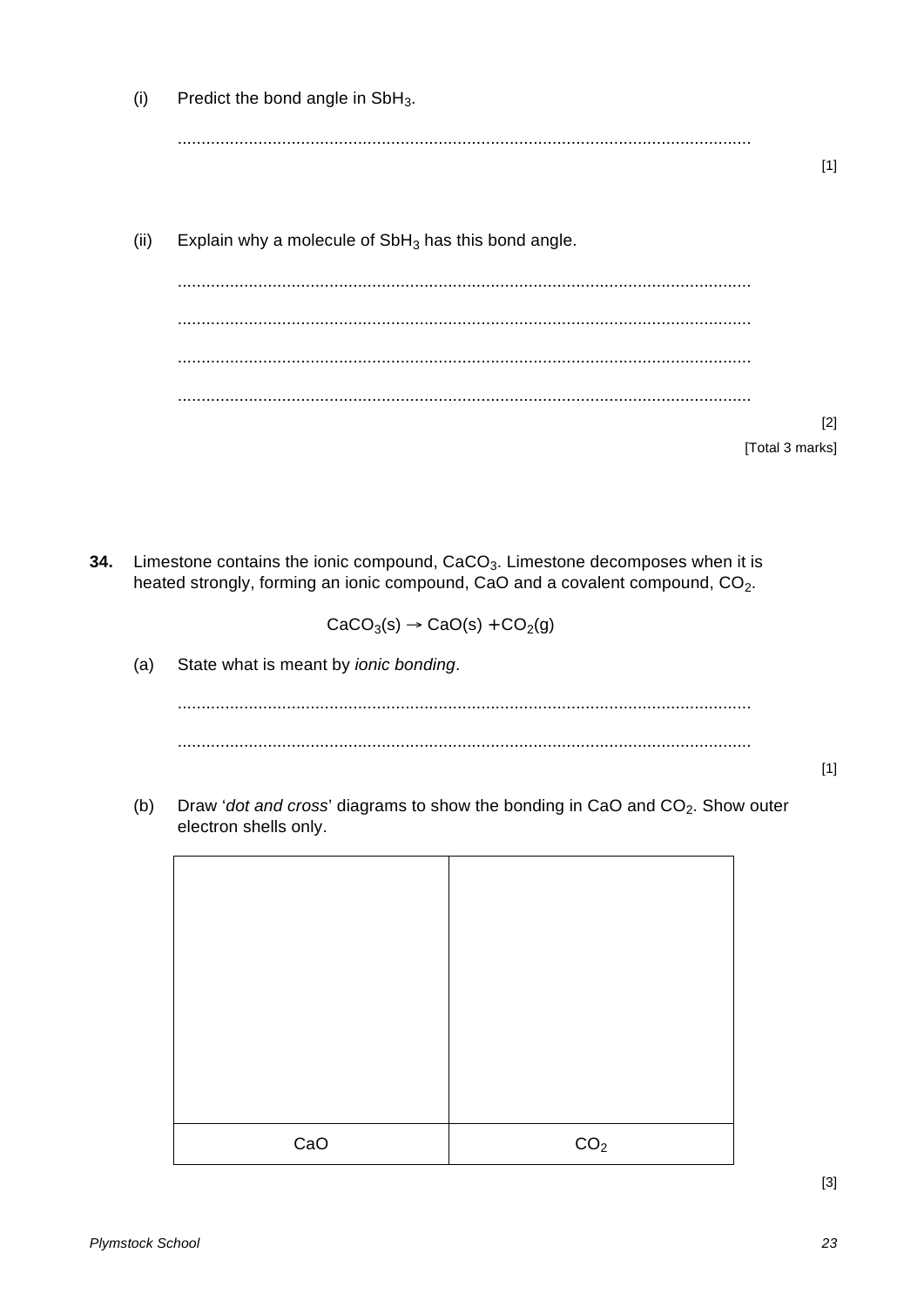(c) Complete the electronic configuration in terms of sub-shells for calcium in CaO. 1s2 ....................................................................................................................

> [1] [Total 5 marks]

**35.** The nitrate ion,  $NO<sub>3</sub><sup>-</sup>$ , in Ca( $NO<sub>3</sub><sub>2</sub>$  contains both covalent and dative covalent bonds.

(i) What is the difference between a covalent bond and a dative covalent bond? ......................................................................................................................... ......................................................................................................................... .........................................................................................................................

[1]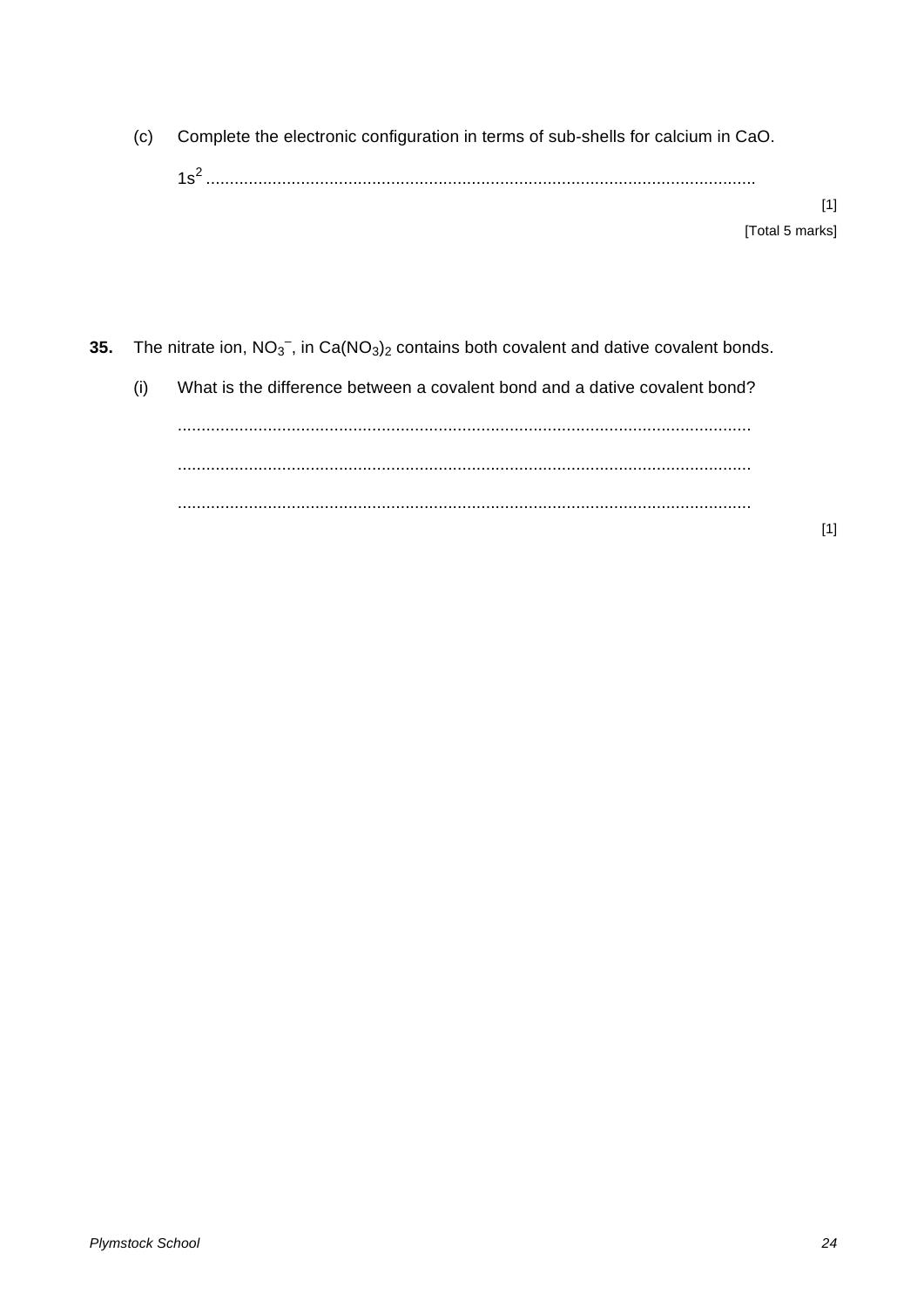(ii) Calcium nitrate decomposes on heating to form calcium oxide, oxygen and nitrogen(IV) oxide, NO<sub>2</sub>.

Construct a balanced equation for this reaction.

.........................................................................................................................

[1] [Total 2 marks]

**36.** In this question, one mark is available for the quality of spelling, punctuation and grammar.

Many physical properties can be explained in terms of bonding and structure. The table below show some properties of elements in Period 2 of the Periodic Table.

| element                             |      | (graphite) |        |
|-------------------------------------|------|------------|--------|
| electrical conductivity<br>of solid | good | good       | poor   |
| boiling point / °C                  | 1342 | 4000       | $-196$ |

Explain these properties in terms of bonding and structure.

[11] Quality of Written Communication [1] [Total 12 marks]

**37.** The burning of fossil fuels containing carbon produces carbon dioxide. Draw a *'dot-and-cross'* diagram of carbon dioxide, showing outer shell electrons only.

[Total 2 marks]

**38.** Draw a '*dot-and-cross*' diagram for CaC*l*2.

[Total 2 marks]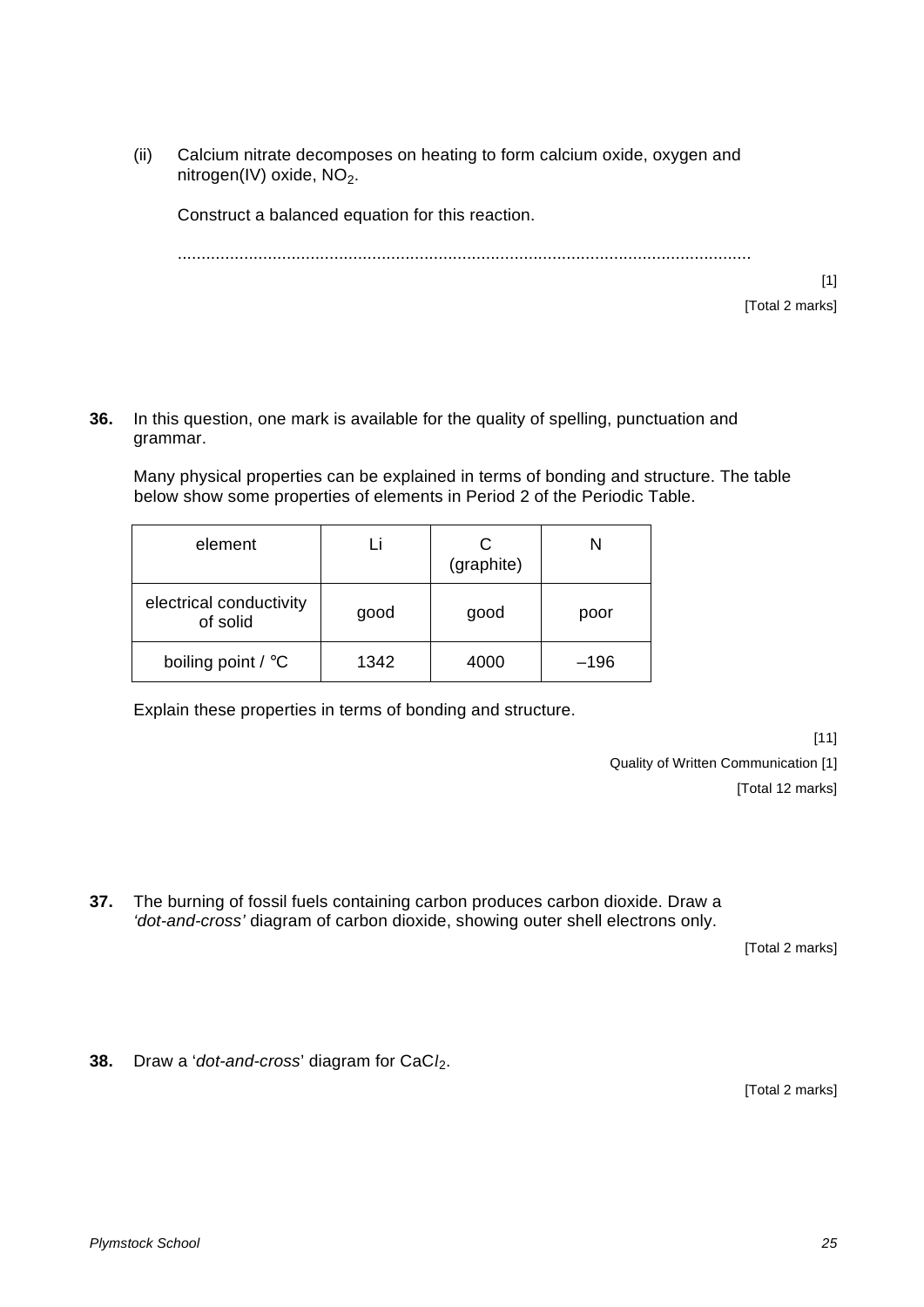**39.** In this question, one mark is available for the quality of spelling, punctuation and grammar.

The halogens chlorine, bromine and iodine each exist as diatomic molecules at room temperature and pressure.

The halogens all have van der Waals' forces.

- Explain how van der Waals' forces are formed.
- Explain the trend in volatilities of the halogens chlorine, bromine and iodine.

[Total 6 marks]

- **40.** Titanium has metallic bonding.
	- (i) Explain what is meant by *metallic bonding*. Use a diagram in your answer.

......................................................................................................................... .........................................................................................................................

[2]

(ii) How does metallic bonding allow titanium to conduct electricity? ......................................................................................................................... .........................................................................................................................

> [1] [Total 3 marks]

**41.** At room temperature, **X** is a liquid which does **not** conduct electricity. What does this information suggest about the bonding and structure in **X**?

[Total 2 marks]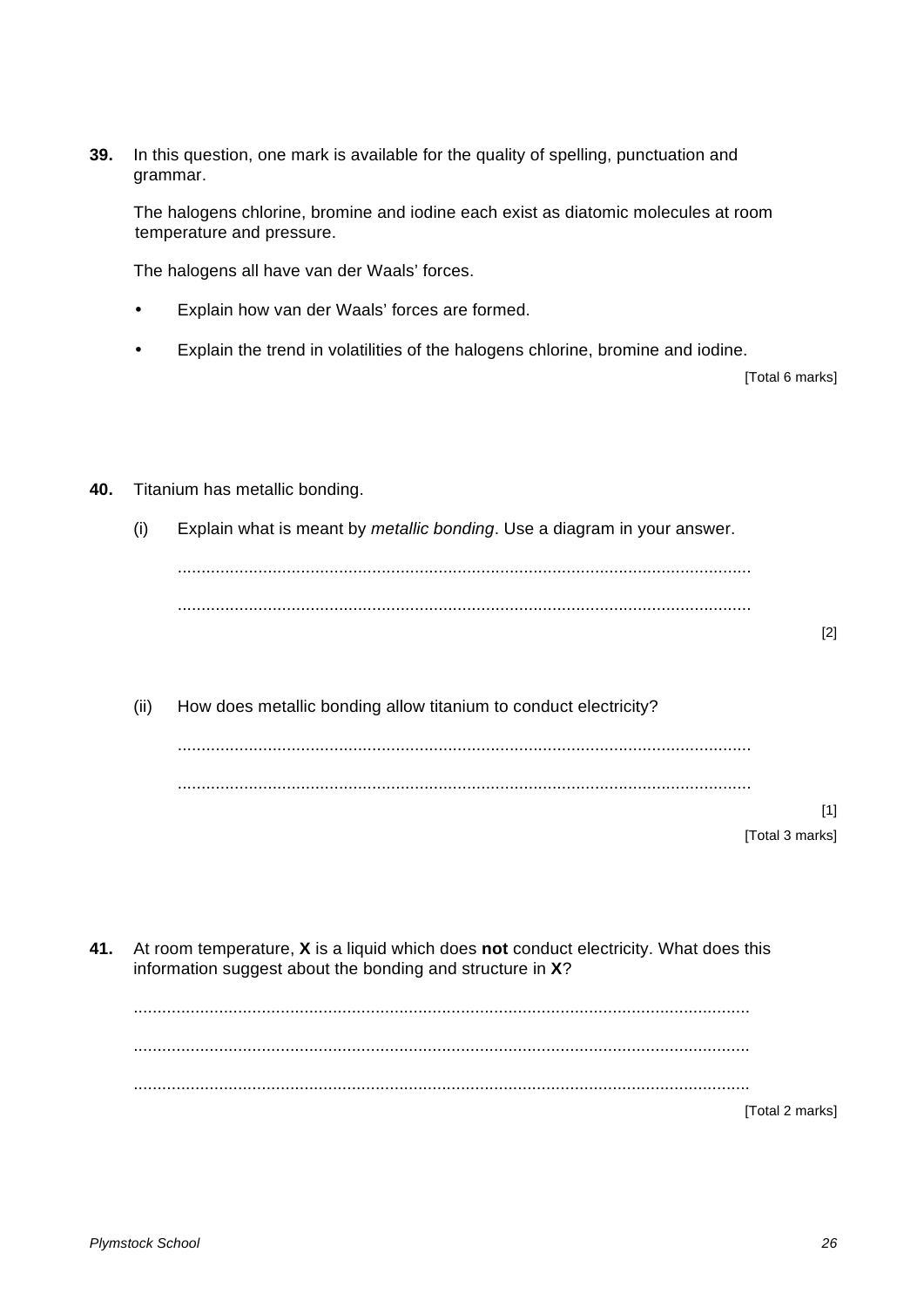- **42.** Iodine is extracted commercially from seawater with chlorine gas. Seawater contains very small quantities of dissolved iodide ions, which are oxidised to iodine by the chlorine gas. (i) Write an ionic equation for the reaction that has taken place. ......................................................................................................................... [2] (ii) Use your understanding of electronic structure to explain why chlorine is a stronger oxidising agent than iodine. ......................................................................................................................... ......................................................................................................................... ......................................................................................................................... ......................................................................................................................... [2] [Total 4 marks]
- **43.** In this question, one mark is available for the quality of use and organisation of scientific terms.

Nitrogen and oxygen are elements in Period 2 of the Periodic Table. The hydrogen compounds of oxygen and nitrogen,  $H<sub>2</sub>O$  and  $NH<sub>3</sub>$ , both form hydrogen bonds.

(i) Draw a diagram containing two  $H_2O$  molecules to show what is meant by *hydrogen bonding*. On your diagram, show any lone pairs present and relevant dipoles.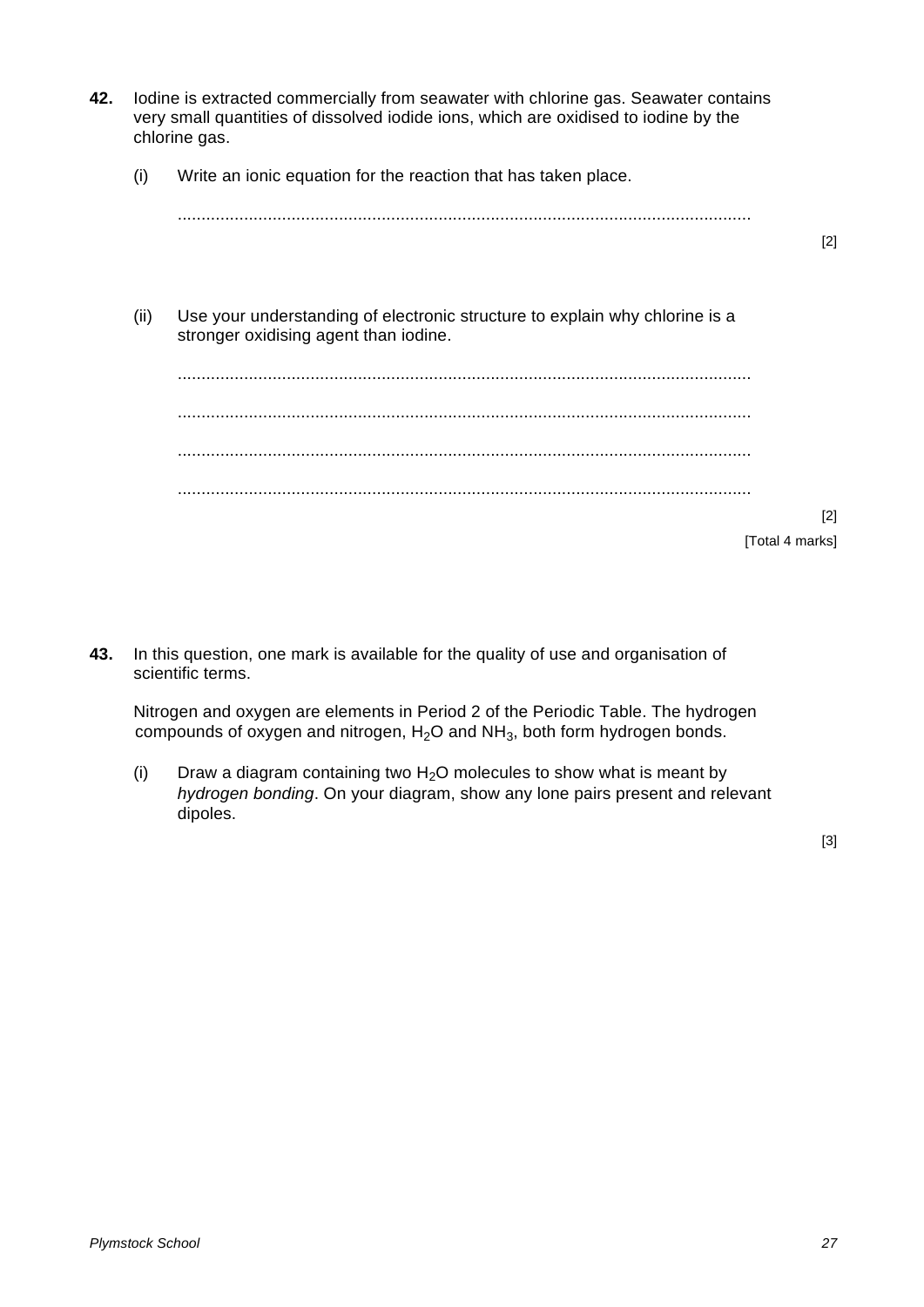$(ii)$ State and explain two anomalous properties of water resulting from hydrogen bonding.

| $[4]$                 |
|-----------------------|
|                       |
| <b>Total 7 marksl</b> |

44. The 'dot-and-cross' diagram of an ammonia molecule is shown below.



Predict, with reasons, the bond angle in an ammonia molecule.

[Total 4 marks]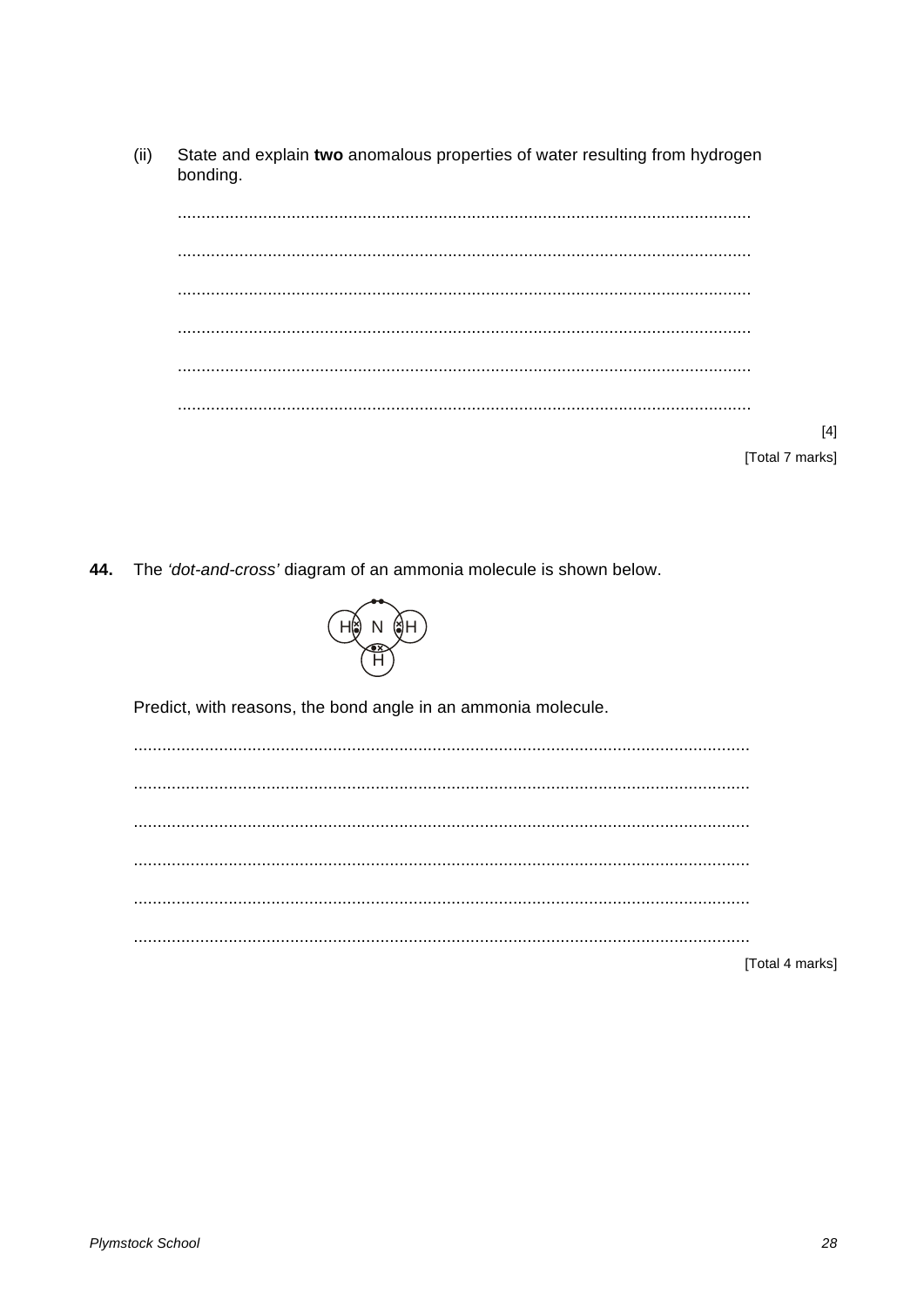**45.** Water and carbon dioxide both consist of covalent molecules.

State what is meant by a *covalent* bond.

.................................................................................................................................. .................................................................................................................................. [Total 2 marks]

**46.** Draw '*dot-and-cross*' diagrams for a molecule of water and a molecule of carbon dioxide. Show outer electron shells only.

| water | carbon dioxide |
|-------|----------------|

[Total 3 marks]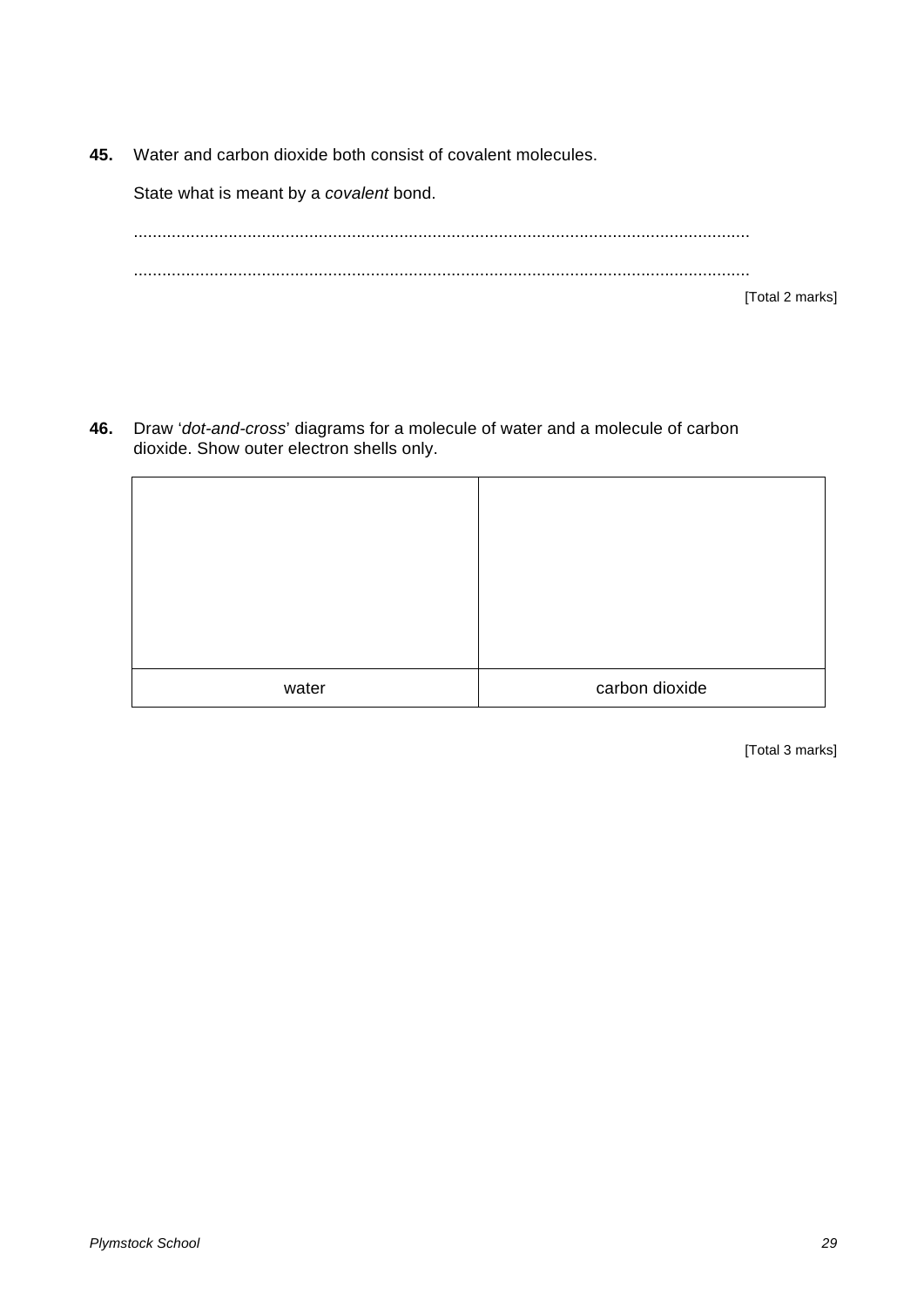**47.** The shape of a water molecule is different from the shape of a carbon dioxide molecule.

| water                 | carbon dioxide                 |
|-----------------------|--------------------------------|
|                       |                                |
|                       |                                |
|                       |                                |
|                       |                                |
| bond angle in water = | bond angle in carbon dioxide = |

(i) Draw the shapes of these molecules and state the bond angles.

 $[4]$ 

(ii) Explain why a water molecule has a different shape from a carbon dioxide molecule.

......................................................................................................................... ......................................................................................................................... ......................................................................................................................... ......................................................................................................................... [2]

**48.** An understanding of electronegativity helps to explain why some covalent bonds are polar.

(i) Define the term *electronegativity*.

......................................................................................................................... ......................................................................................................................... .........................................................................................................................

<sup>[</sup>Total 6 marks]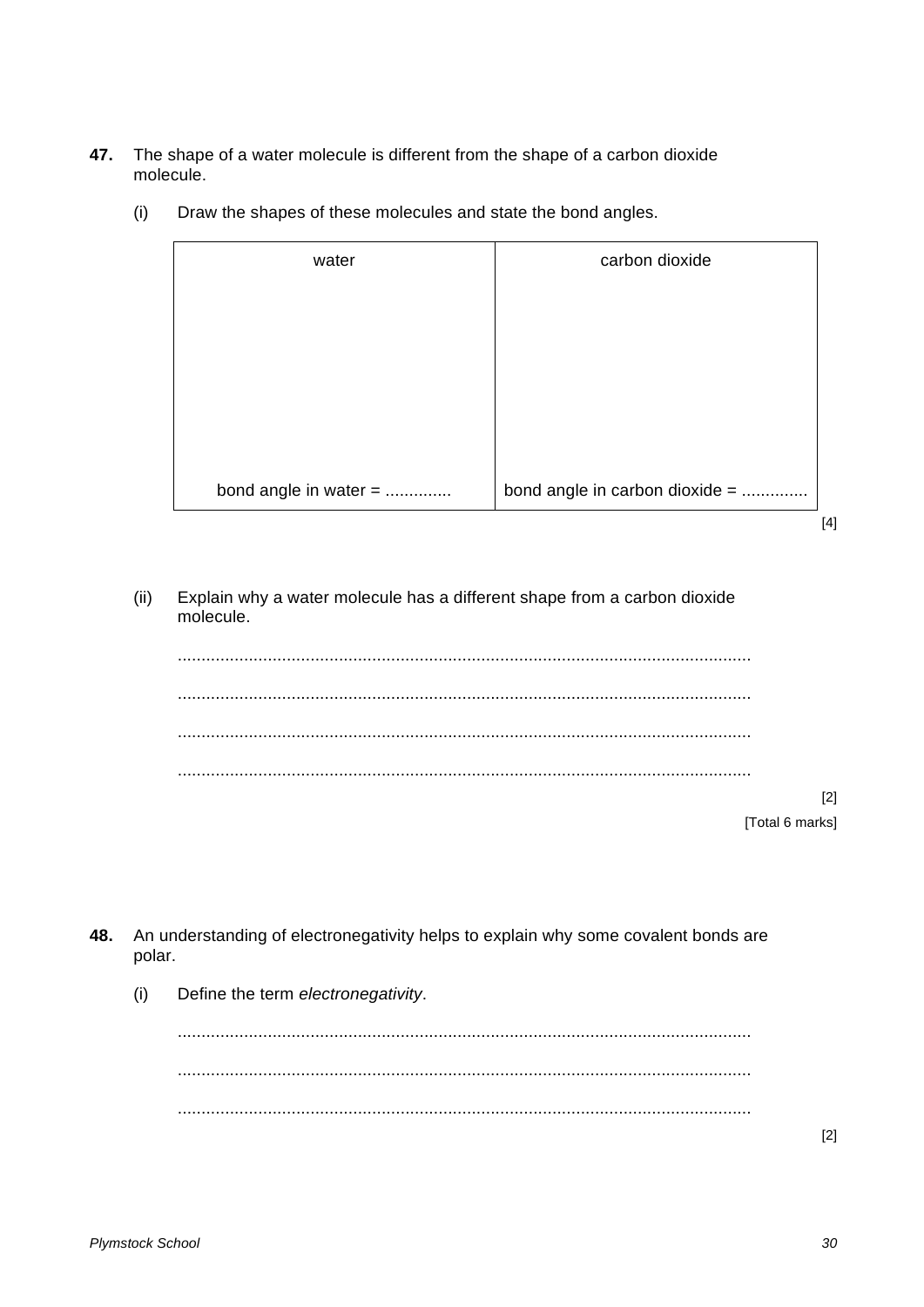(ii) Water and carbon dioxide both have polar bonds. Explain why water has polar molecules but carbon dioxide has non-polar molecules.

|     |      |                                                                                                         | $[2]$           |
|-----|------|---------------------------------------------------------------------------------------------------------|-----------------|
|     |      |                                                                                                         | [Total 4 marks] |
|     |      |                                                                                                         |                 |
|     |      |                                                                                                         |                 |
|     |      |                                                                                                         |                 |
| 49. |      | Magnesium, fluorine and magnesium fluoride have different types of bonding and<br>different properties. |                 |
|     |      | Magnesium has metallic bonding.                                                                         |                 |
|     | (i)  | Draw a diagram to show what is meant by metallic bonding.                                               |                 |
|     |      | Label the diagram.                                                                                      |                 |
|     |      |                                                                                                         | $[2]$           |
|     |      |                                                                                                         |                 |
|     |      |                                                                                                         |                 |
|     | (ii) | Why is magnesium a good conductor of electricity?                                                       |                 |
|     |      |                                                                                                         |                 |
|     |      |                                                                                                         |                 |
|     |      |                                                                                                         | $[1]$           |
|     |      |                                                                                                         | [Total 3 marks] |
|     |      |                                                                                                         |                 |
|     |      |                                                                                                         |                 |
|     |      |                                                                                                         |                 |
| 50. |      | Fluorine, F <sub>2</sub> , has covalent bonding.                                                        |                 |
|     | (i)  | State what is meant by a covalent bond.                                                                 |                 |
|     |      |                                                                                                         |                 |
|     |      |                                                                                                         |                 |
|     |      |                                                                                                         | $[2]$           |
|     |      |                                                                                                         |                 |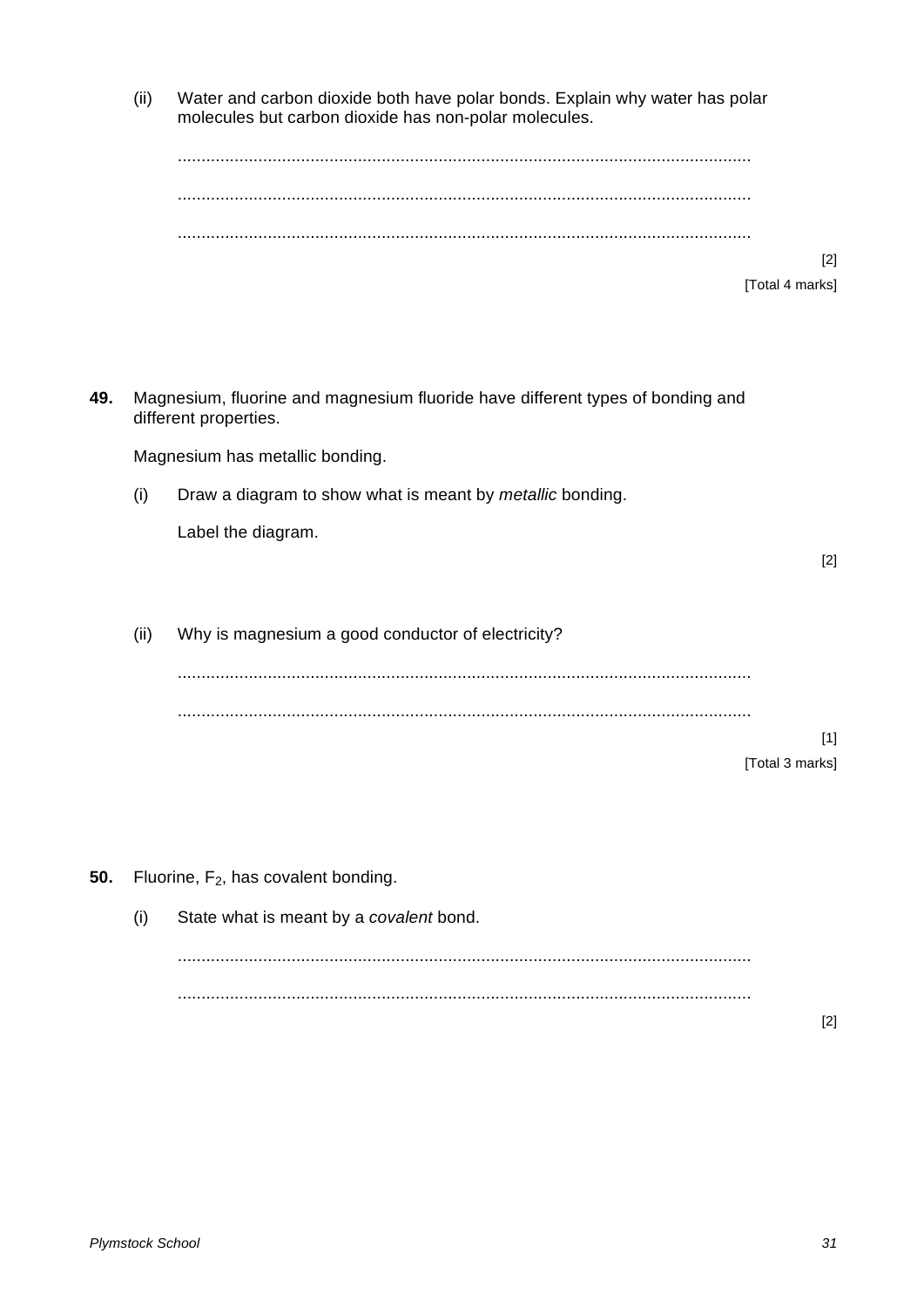| (ii) | Draw a 'dot-and-cross' diagram to show the covalent bonding in fluorine. Show |
|------|-------------------------------------------------------------------------------|
|      | outer electron shells only.                                                   |

(i) How does *ionic bonding* hold particles in MgF<sub>2</sub> together?

......................................................................................................................... ......................................................................................................................... [2]

(ii) Draw a '*dot-and-cross*' diagram for magnesium fluoride, MgF<sub>2</sub>. Show outer electron shells only.

[2]

(iii) Magnesium fluoride is produced when magnesium reacts with fluorine.

Complete the half-equations below to show the formation of the ions in magnesium fluoride in this reaction.

| M       |  |  |
|---------|--|--|
| $F_{2}$ |  |  |